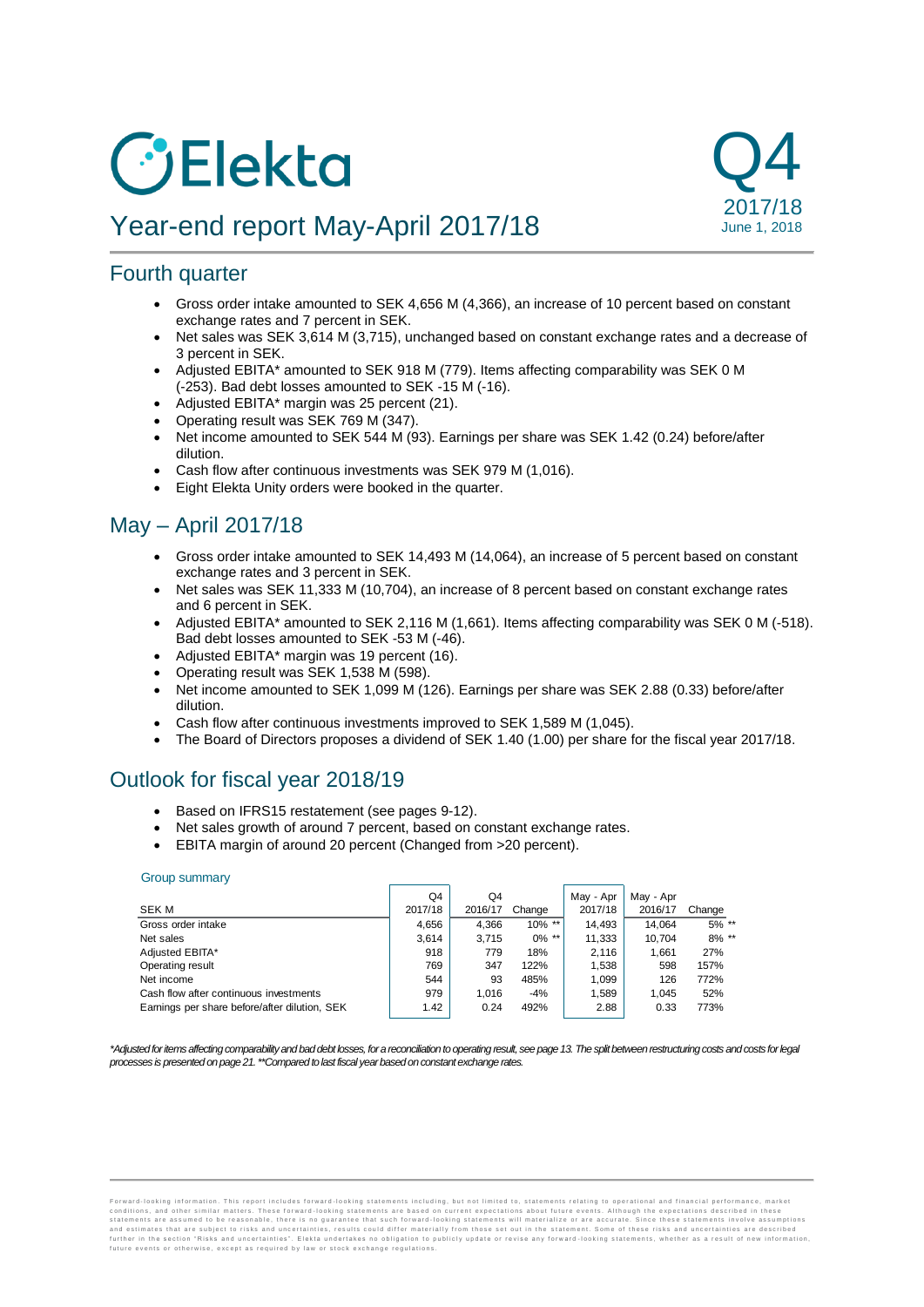

# President and CEO comments

*Last year was a strong year. We have established sustainable business processes and built a solid platform for future profitable growth. Order intake increased, our EBITA\* margin improved to 19 percent, while maintaining a low level of working capital and strengthening our cash flow significantly. Elekta Unity continued its positive trend with eight new orders booked in the fourth quarter and we are on track for CE mark in June.*

We delivered a strong final quarter and strengthened our positions for the year. A number of competitive wins, Elekta Unity orders and a growing market were key reasons for order intake growth of 10 percent in the fourth quarter and 5 percent for the fiscal year. Our ongoing improvement activities in North America ensured our momentum and order intake grew by 10 percent in the fourth quarter. Also, Europe saw strong development with 28 percent growth. In Asia, we achieved growth of 2 percent for the full year, while the fourth quarter was slower, particularly in Japan. We estimate the global market growth for the past year to be 4 percent and we continue to have a positive view of the market moving forward in all regions.

We have secured a more even revenue distribution throughout the year, as reflected in the fourth quarter which was unchanged from last year. Looking at the full year, net sales showed a solid 8 percent growth driven by favorable delivery volumes for linear accelerators, good growth in treatment planning software and a strong year for Leksell Gamma Knife®. Our total installed base of treatment systems grew 6 percent compared with the preceding year. This is an important driver for the service business, which forms the foundation for stable and recurring revenues over time.

EBITA\* margin in Q4 increased by 4 percentage points to 25 percent. For the full year the margin improved 3 percentage points to 19 percent and taking into account the items affecting comparability in FY16/17 the EBITA\* margin increased by 8 percentage points. Our reported EBIT grew by 157 percent for the year. We achieved the highest operating cash flow to date in Elekta's history with a 30 percent increase compared with last year.

At the ESTRO event in April, the growing interest in Elekta Unity and new solutions from our Elekta Digital program confirmed our innovation and thought leadership in the sector. Our partnership with IBM Watson Oncology is a great example of this. The partnership will help clinicians to largely automate the preparation of treatment plans using artificial intelligence to convert big data into customized cancer therapy. We are excited about the opportunity this offers and are looking forward to being a pioneer in this field.

During the quarter, we booked orders for eight Unity systems. This brings the total to 28 sold. I'm happy to see the momentum growing while feedback from installed sites confirms the potential of enabling precision radiation medicine to offer each patient further personalized therapy. We are on schedule for CE mark in June, which in practice means that we are currently finalizing the system development with the customer validation phase.

From this current fiscal year (2018/19), we are changing our accounting principles in line with IFRS15. For transparency, we have provided restated historic numbers on pages 9-12 in this report. The restatement, where net sales is SEK 240 M higher for the year, provide the basis for our outlook.

For the coming fiscal year, we foresee continued rising demand for advanced cancer care and, together with higher deliveries of Elekta Unity, our assessment is that net sales will grow around 7 percent based on constant exchange rates. With this growth, and our focus on process improvements and cost control, we target to achieve an EBITA margin of around 20 percent. The response in China regarding Unity has been very positive and we will install the first five systems during this current fiscal year. However, revenue for these systems will be recognized after CFDA approval, meaning not in this fiscal year.

I would like to thank my 3,700 colleagues around the world for the great results and achievements during the year and even more so our customers for their trust and support to help us developing the best tools for fighting cancer. We will continue to invest in our organization and its development, and together create profitable growth and help even more patients this year.

#### Richard Hausmann, President and CEO

*Note: Growth figures in CEO statement are based on unchanged exchange rates. \*Adj. EBITA margin*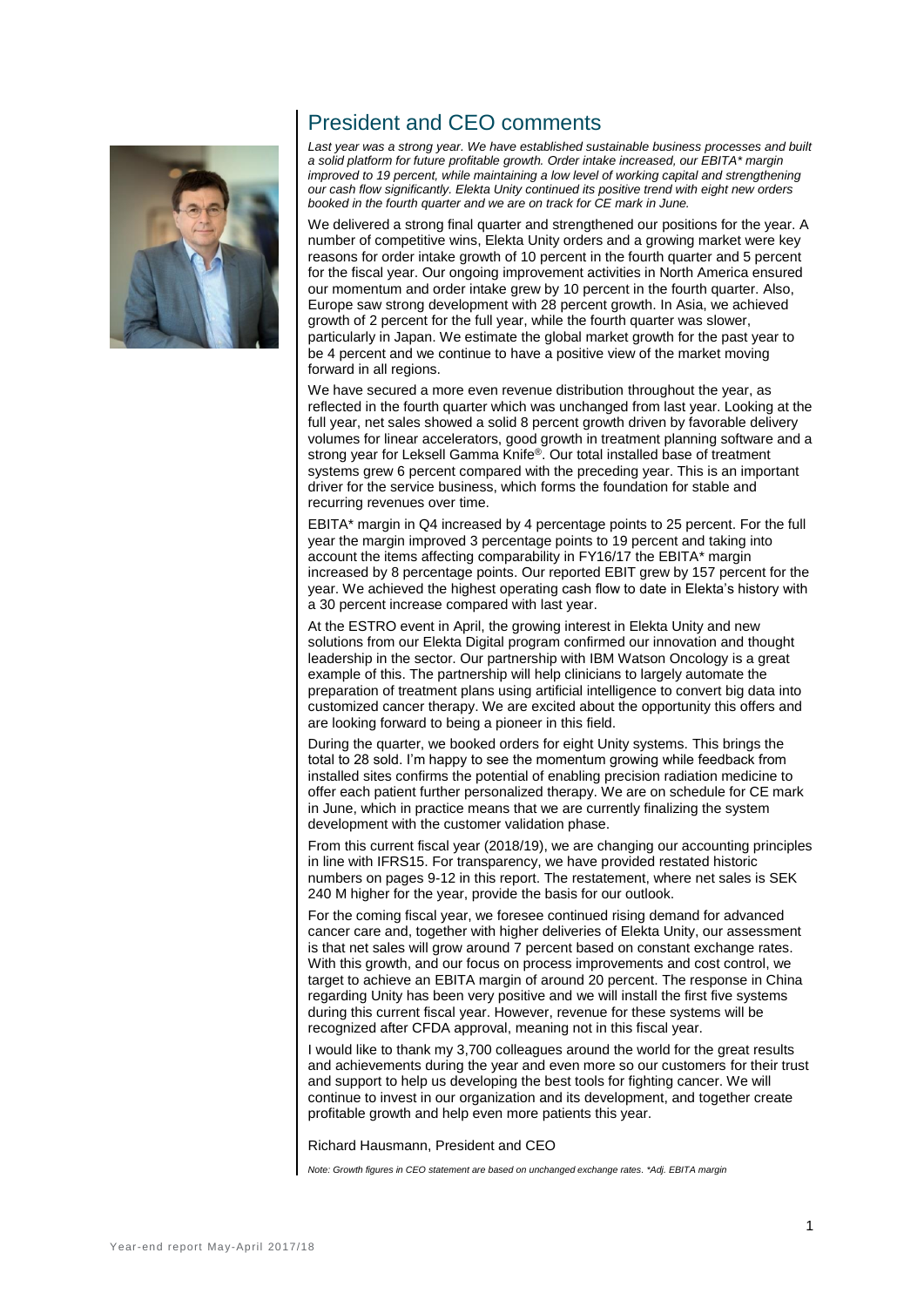

*Presented amounts refer to the fiscal year 2017/18 and amounts within parentheses indicate comparative values for the equivalent period last fiscal year unless otherwise stated.*

# Order intake and order backlog

Gross order intake amounted to SEK 14,493 M (14,064), an increase of 5 percent based on constant exchange rates and 3 percent in SEK. In the fourth quarter gross order intake increased by 10 percent based on constant exchange rates or 7 percent in SEK.

#### Gross order intake

|                                | Q4    | O4              |                |        | May - Apr | May - Apr |                |       |
|--------------------------------|-------|-----------------|----------------|--------|-----------|-----------|----------------|-------|
| <b>SEK M</b>                   |       | 2017/18 2016/17 | Change* Change |        | 2017/18   | 2016/17   | Change* Change |       |
| North and South America        | .554  | 1.507           | 10%            | 3%     | 4.720     | 4.516     | 9%             | 5%    |
| Europe, Middle East and Africa | 1.831 | 1.383           | 28%            | 32%    | 5.389     | 5.078     | 4%             | 6%    |
| Asia Pacific                   | 1.271 | 1.476           | $-9%$          | $-14%$ | 4.384     | 4.470     | 2%             | $-2%$ |
| Group                          | 4.656 | 4.366           | 10%            | 7%1    | 14.493    | 14.064    | 5%             | 3%    |

*\*Compared to last fiscal year based on constant exchange rates.*

Order backlog was SEK 24,675 (22,459) M. Order backlog is converted at closing exchange rates which resulted in a positive translation difference of SEK 493 M.

# Regional development

## *North and South America*

The U.S. is the world's largest market for radiation therapy. Market growth is primarily driven by service and software as well as replacement investments.

Elekta's U.S. operations continued to improve during the quarter and we gained market share. The growth was notably good in software and services. For the region in total, fourth quarter order intake grew by 3 percent, corresponding to an increase of 10 percent based on constant exchange rates. During the quarter, we booked an order for an Elekta Unity research system at Memorial Sloan Kettering Cancer Center in New York.

South America has a significant need for high-quality, cost-effective cancer care. At the same time, economic development has been volatile for a number of years, resulting in low investments in new equipment. Elekta's activities have recently started to gain momentum in the region with, for example, orders from Brazil, Peru and Bolivia.

# *Europe, Middle East and Africa*

We have seen stable growth in the established markets, driven mainly by replacement investments and aftermarket services, but also investment to expand radiation therapy capacity. The region's growing markets are characterized by a great need for radiation therapy and a substantial capacity gap.

During the quarter, Elekta signed an order for five Elekta Unity systems from Proton Partners International. Western European markets showing favorable growth include the UK and Southern Europe. Elekta's operations in the Middle East and Africa reported a positive trend during the period and the Russian market began to show signs of growth. Altogether, fourth quarter order intake grew 32 percent, corresponding to 28 percent based on constant exchange rates.



Gross order intake North and South America

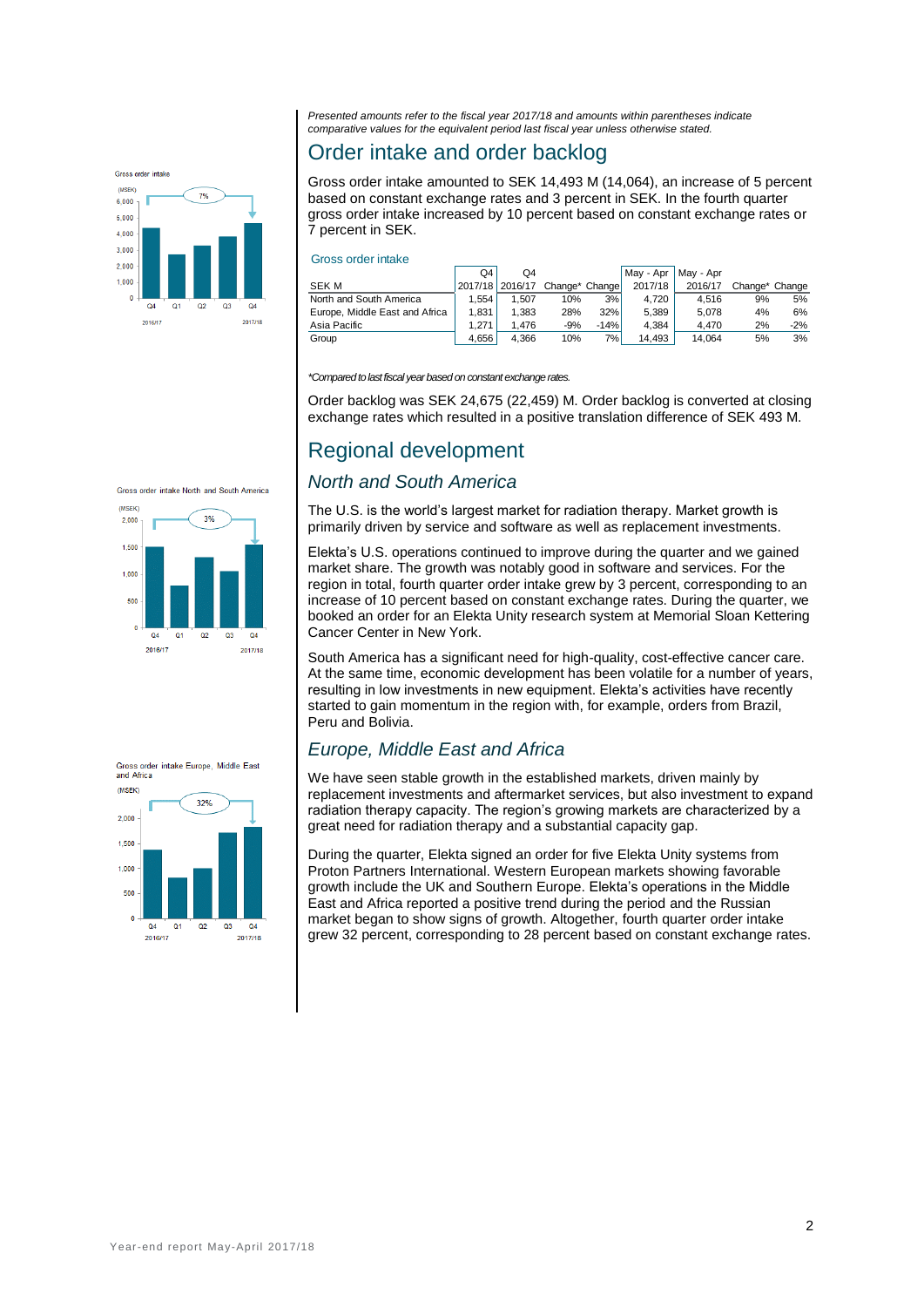Gross order intake Asia Pacific



## *Asia Pacific*

The region had mixed results. Growth was strong in India, Australia, South Korea and Thailand, while market development in Japan was challenging. In China, we had good growth for the full year and increased our market share; we foresee a continued favorable market for the next year. Reimbursement levels in China have increased and growth in the private market is good. In addition, two new Unity customers were added during the quarter, the leading hospitals Shanghai Fudan Tumor Hospital and Sichuan Tumor Hospital in China.

In summary, Elekta's order intake for the year rose by 2 percent based on constant exchange rates. In the fourth quarter, order intake decreased 14 percent, corresponding to 9 percent based on constant exchange rates.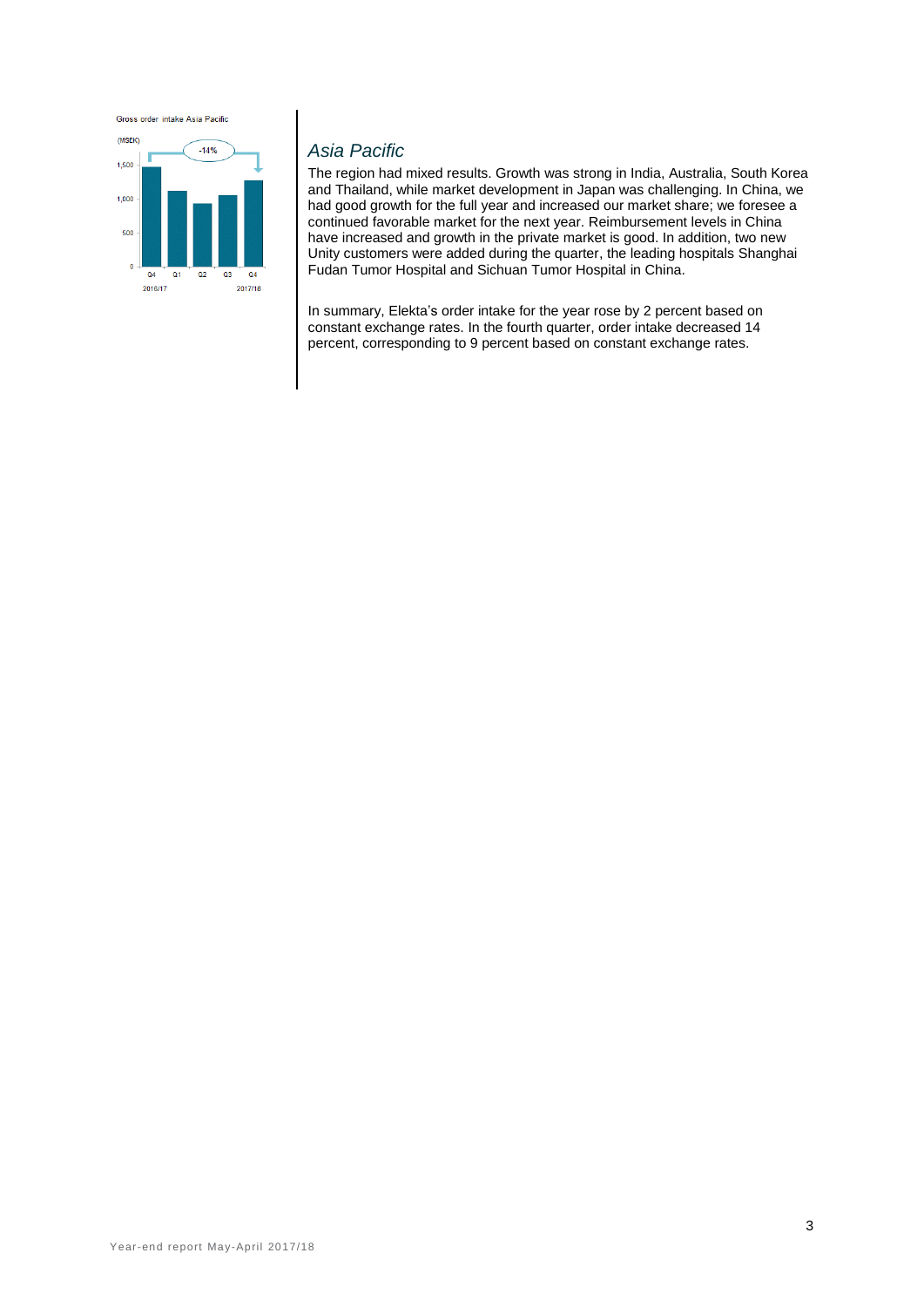# Net sales and earnings

Growth was strong in China, Western Europe and emerging markets for the year and net sales increased to SEK 11,333 M (10,704) representing a growth of 8 percent based on constant exchange rates and 6 percent in SEK.

In the fourth quarter net sales was unchanged, based on constant exchange rates, and in line with achieving a more even revenue distribution throughout the year.

#### Net sales

|                                | Q4      | Q4      |         |        | Mav - Apr | Mav - Apr |         |        |
|--------------------------------|---------|---------|---------|--------|-----------|-----------|---------|--------|
| SEK M                          | 2017/18 | 2016/17 | Change* | Change | 2017/18   | 2016/17   | Change* | Change |
| North and South America        | 1,181   | 1.402   | $-10%$  | $-16%$ | 3.878     | 4.147     | $-2%$   | $-6%$  |
| Europe, Middle East and Africa | 1.432   | 1.261   | 9%      | 14%    | 4.280     | 3.444     | 22%     | 24%    |
| Asia Pacific                   | 1.001   | 1.053   | $0\%$   | $-5%$  | 3.175     | 3.114     | 7%      | 2%     |
| Group                          | 3.614   | 3.715   | $0\%$   | $-3%$  | 11,333    | 10.704    | 8%      | 6%     |

*\*Compared to last fiscal year based on constant exchange rates.*

Higher volumes and cost control resulted in a 0.5 percentage points expansion of the gross margin to 41.9 percent (41.4). In the fourth quarter gross margin decreased to 41.3 percent (42.4), primarily due to increased low margin third-party revenues. In addition, not all expected COGS savings materialized this year.

Increased investments for the finalization of Elekta Unity resulted in higher R&D expenditure for the year and adjusted for the net of capitalization and amortization of development costs the R&D expenditure amounted to SEK 1,348 M (1,196), equal to 12 percent (11) of net sales. EBITA before items affecting comparability and bad debts losses increased to SEK 2,116 M (1,661) representing a margin of 19 percent (16). The increase was driven by higher volumes, cost control and currency effects.

The effect from changes in exchange rates compared with last year was approximately SEK 160 M (315) including hedges. In the fourth quarter, effects from changes in exchange rates, compared with last year, was approximately SEK 150 M (75) including hedges.

As the transformation program and the legal dispute with Varian was completed in 2016/17, items affecting comparability were SEK 0 M (-518). Bad debt losses amounted to SEK -53 M (-46) and operating result was SEK 1,538 M (598).

#### Expenses

|                         |        |        | 2016/17  |        |        |           |
|-------------------------|--------|--------|----------|--------|--------|-----------|
| <b>SEK M</b>            | Q4     | Q3     | Mav-Apr  | Q4     | Q3     | May - Apr |
| Selling expenses        | $-326$ | $-277$ | $-1,208$ | $-296$ | $-279$ | $-1.165$  |
| Administrative expenses | $-224$ | $-244$ | $-948$   | $-248$ | $-234$ | $-928$    |
| R&D expenses            | $-234$ | $-264$ | $-1.095$ | $-285$ | $-261$ | $-1.018$  |
| Total                   | $-784$ | $-785$ | $-3.252$ | $-828$ | $-774$ | $-3.111$  |

Operating expenses in the fourth quarter was slightly lower than the third quarter, driven by lower administrative, and R&D expenses. Selling expenses increased as planned primarily due to costs for customer events in the quarter.

Net financial items amounted to SEK -164 M (-258). The improvement is mainly related to lower interest rates as a result of refinancing in the previous year. A write-down of a loan to an associated company (Global Medical Investments, GMI AB) had a negative effect in the quarter of SEK -14 M. Profit before tax amounted to SEK 1,374 M (340) and tax amounted to SEK -276 M (-214), representing a tax rate of 20 percent (63). The decrease of the tax rate was mainly due to the increased earnings before tax and the US tax reform. Net income amounted to SEK 1,099 M (126) and earnings per share amounted to SEK 2.88 (0.33) before/after dilution. Return on shareholders' equity amounted to 16 percent (2) and return on capital employed amounted to 13 percent (5).

#### Capitalized development costs

|                                               | Q4      | Q4      | May - Apr | May - Apr |
|-----------------------------------------------|---------|---------|-----------|-----------|
| <b>SEK M</b>                                  | 2017/18 | 2016/17 | 2017/18   | 2016/17   |
| Capitalization of development costs           | 203     | 164     | 637       | 535       |
| of which R&D                                  | 203     | 163     | 637       | 534       |
| Amortization of capitalized development costs | $-103$  | $-130$  | $-408$    | $-380$    |
| of which R&D                                  | $-97$   | $-125$  | $-385$    | $-356$    |
| Capitalized development costs, net            | 100     | 33      | 229       | 155       |
| of which R&D                                  | 105     | 38      | 252       | 178       |

The net of capitalization and amortization of development costs in the R&D function increased to SEK 252 M (178). The increase in capitalization is related to Elekta Unity. Amortization of capitalized development costs amounted to SEK 408 M (380).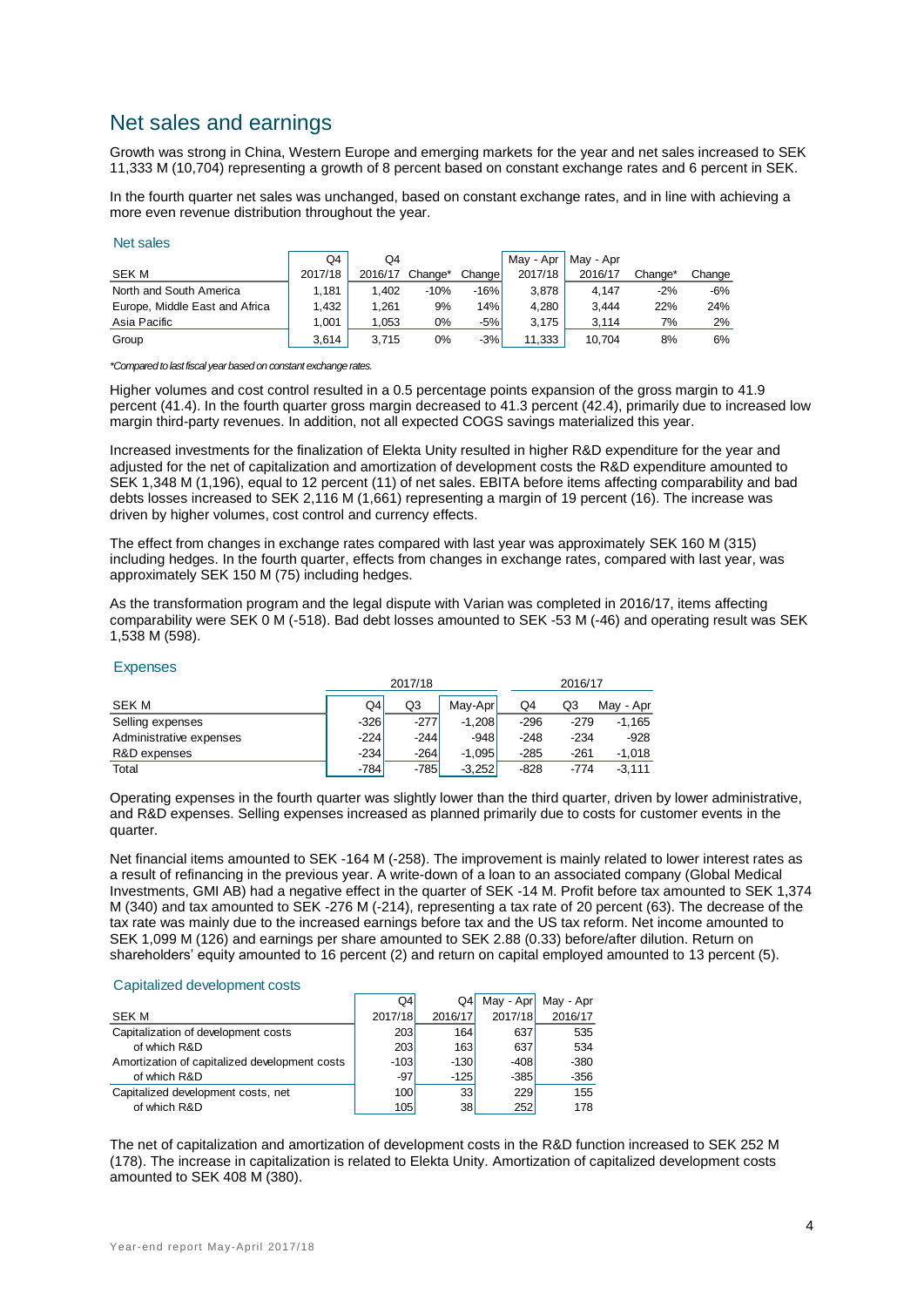# Investments and depreciation

Investments in intangible assets were SEK -642 M (-541) and investments in tangible assets were SEK -219 M (-140). Investments in intangible assets are related to ongoing R&D programs and the increase was mainly related to investments in Elekta Unity. The increase in tangible investments was mainly related to a new office building in the UK. Amortization of intangible assets and depreciation of tangible fixed assets amounted to a total of SEK 675 M (655). The increase refers mainly to amortizations relating to Elekta Unity.

# Cash flow

Cash flow from operating activities improved to SEK 2,404 M (1,819). The operational cash conversion was 109 percent (145). Cash flow after continuous investments was SEK 1,589 M (1,045). The cash flow improvement was mainly due to higher earnings and continued decrease of working capital.

#### Cash flow (extract)

|                                       | Q4      | Q4      | May - Apr | May - Apr |
|---------------------------------------|---------|---------|-----------|-----------|
| SEK M                                 | 2017/18 | 2016/17 | 2017/18   | 2016/17   |
| Operating cash flow                   | 920     | 500     | 2,054     | 767       |
| Change in working capital             | 314     | 723     | 351       | 1,051     |
| Cash flow from operating activities   | 1,235   | 1.222   | 2.404     | 1,819     |
| Continuous investments                | -256    | -206    | -816      | $-774$    |
| Cashflow after continuous investments | 979     | 1.016   | 1.589     | 1.045     |
| Operational cash conversion           | 131%    | 223%    | 109%      | 145%      |

# Working capital

Net working capital decreased to SEK -1,101 M (-688), corresponding to -10 percent (-6) of net sales. Inventory was reduced in the quarter and accounts payable and accrued income increased, reflecting higher volumes.

| <b>Working capital</b> |  |  |
|------------------------|--|--|
|                        |  |  |

|                                 | Apr 30,  | Apr 30, | Jan 31 |
|---------------------------------|----------|---------|--------|
| <b>SEK M</b>                    | 2018     | 2017    | 2018   |
| Working capital assets          |          |         |        |
| Inventories                     | 1,121    | 936     | 1,243  |
| Accounts receivable             | 3,402    | 3,726   | 3,505  |
| Accrued income                  | 1,601    | 1,640   | 1,177  |
| Other operating receivables     | 846      | 802     | 926    |
| Sum working capital assets      | 6,970    | 7,104   | 6,851  |
| Working capital liabilities     |          |         |        |
| Accounts payable                | 1,132    | 1,000   | 962    |
| Advances from customers         | 2,575    | 2,531   | 2,643  |
| Prepaid income                  | 2,053    | 1,874   | 1,830  |
| Accrued expenses                | 1,854    | 1,875   | 1,688  |
| Short-term provisions           | 201      | 231     | 140    |
| Other current liabilities       | 257      | 281     | 300    |
| Sum working capital liabilities | 8,071    | 7,792   | 7,564  |
| Net working capital             | $-1,101$ | $-688$  | $-713$ |
| % of net sales                  | $-10%$   | $-6%$   | -6%    |

As a consequence of the produce to order process implemented in 2016/17, lead times have decreased compared to last year which reduced Days Sales Outstanding (DSO) to 12 days (33). Europe, Middle East and Africa as well as Asia Pacific improved compared to last year, while North and South America is still showing negative DSO.

## Days Sales Outstanding (DSO)

|                                | Apr 30, | Apr 30. | Jan 31 |
|--------------------------------|---------|---------|--------|
| SEK M                          | 2018    | 2017    | 2018   |
| North and South America        | $-47$   | $-35$   | $-52$  |
| Europe, Middle East and Africa | 62      | 74      | 51     |
| Asia Pacific                   | 23      | 84      | 29     |
| Group                          | 12      | 33      |        |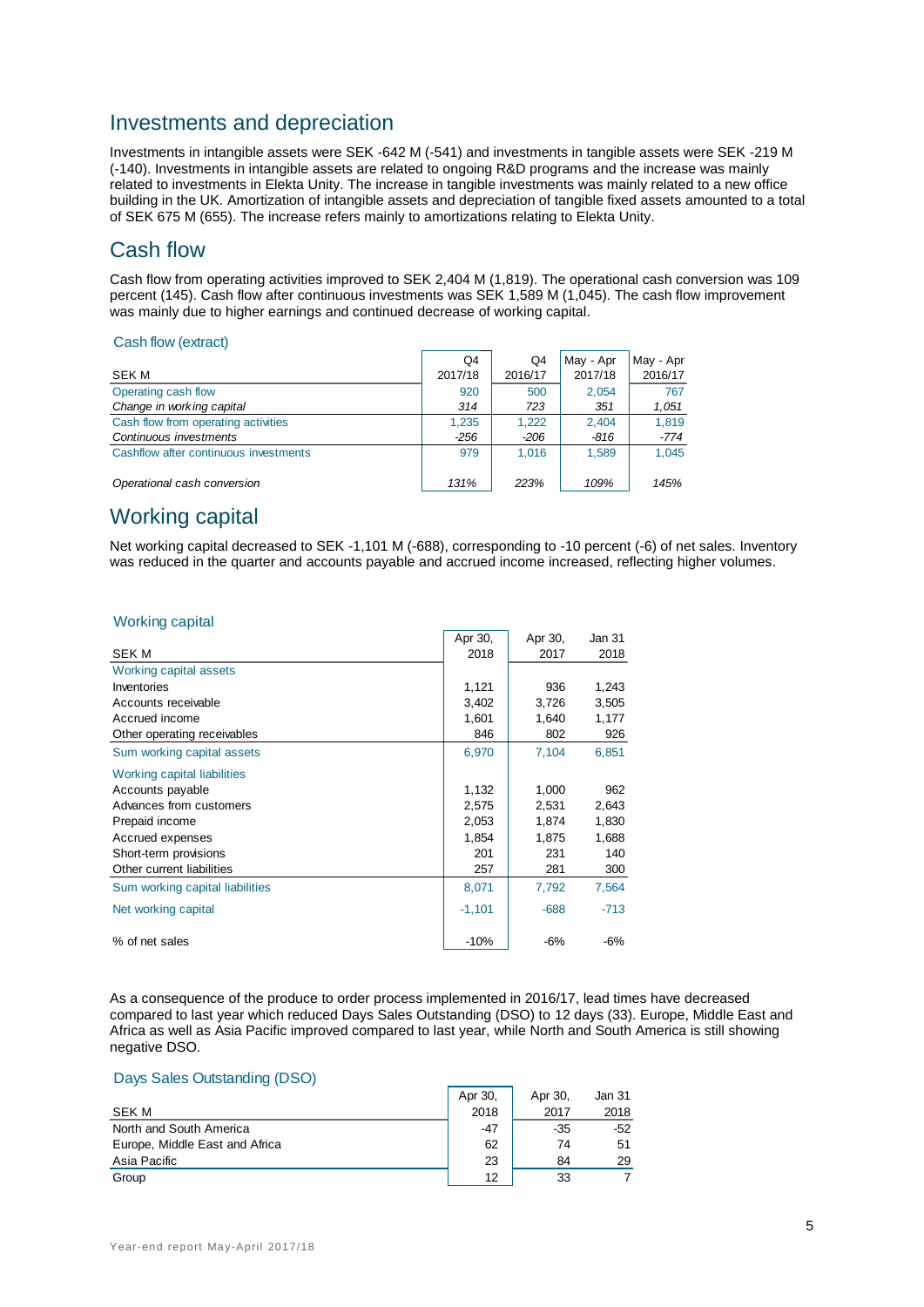# Financial position

Cash and cash equivalents and short-term investments amounted to SEK 4,541 M (3,383) and interest-bearing liabilities amounted to SEK 5,344 M (5,272). Net debt amounted to SEK 803 M (1,889) and the net debt/equity ratio was 0.10 (0.28).

#### Net debt

|                                                      | Apr 30,  | Apr 30,  | Jan 31   |
|------------------------------------------------------|----------|----------|----------|
| <b>SEK M</b>                                         | 2018     | 2017     | 2018     |
| Long-term interest-bearing liabilities               | 4.369    | 5.272    | 4.180    |
| Short-term interest-bearing liabilities              | 975      |          | 883      |
| Cash and cash equivalents and short-term investments | $-4.541$ | $-3.383$ | $-3.612$ |
| Net debt                                             | 803      | 1,889    | 1.450    |

The exchange rate effect from the translation of cash and cash equivalents amounted to SEK -4 M (138). The translation difference in interest-bearing liabilities amounted to SEK 54 M (207). Other comprehensive income was affected by exchange rate differences from translation of foreign operations amounting to SEK 499 M (364).

The change in unrealized exchange rate effects from effective cash flow hedges reported in other comprehensive income amounted to SEK -5 M (34). The closing balance of unrealized exchange rate effects from effective cash flow hedges amounted to SEK 33 M (36) exclusive of tax.

On June 29 2017, Elekta AB entered into a new five-year revolving credit facility of EUR 200 M, primarily intended to be used as a back-up financing. The previously existing EUR 175 M revolving credit facility with maturity in May 2018 was cancelled in connection with the signing of the new facility.

# Outlook for fiscal year 2018/19

|                                                                            | Status/comment                                                                                                                                                                                                        |
|----------------------------------------------------------------------------|-----------------------------------------------------------------------------------------------------------------------------------------------------------------------------------------------------------------------|
| Net sales growth of around 7 percent,<br>based on constant exchange rates. | Based on IFRS15 restatement (see<br>page 11). Five Elekta Unity systems is<br>scheduled to be installed in China this<br>year but with revenue recognized after<br>CFDA approval, meaning not in this<br>fiscal year. |
| EBITA margin of around 20 percent.<br>(Changed from >20 percent).          | In 2017/18, the EBITA-margin was 19<br>percent.                                                                                                                                                                       |

# Significant events during the reporting period

## *Changes to Executive Management Team*

Gustaf Salford was appointed Chief Financial Officer effective July 1, 2017. He succeeded Håkan Bergström.

Ioannis Panagiotelis was appointed Chief Marketing and Sales Officer (CMSO) effective August 23, 2017. All Elekta markets report to the CMSO except China and North America; they report directly to the CEO.

Steven Wort was appointed Chief Operating Officer effective September 1, 2017. He is an Elekta veteran and succeeded Johan Sedihn.

Paul Bergström was appointed EVP Global Services, effective November 1, 2017.

Oskar Bosson was appointed Global EVP Corporate Communications and Investor Relations, effective February 12, 2018.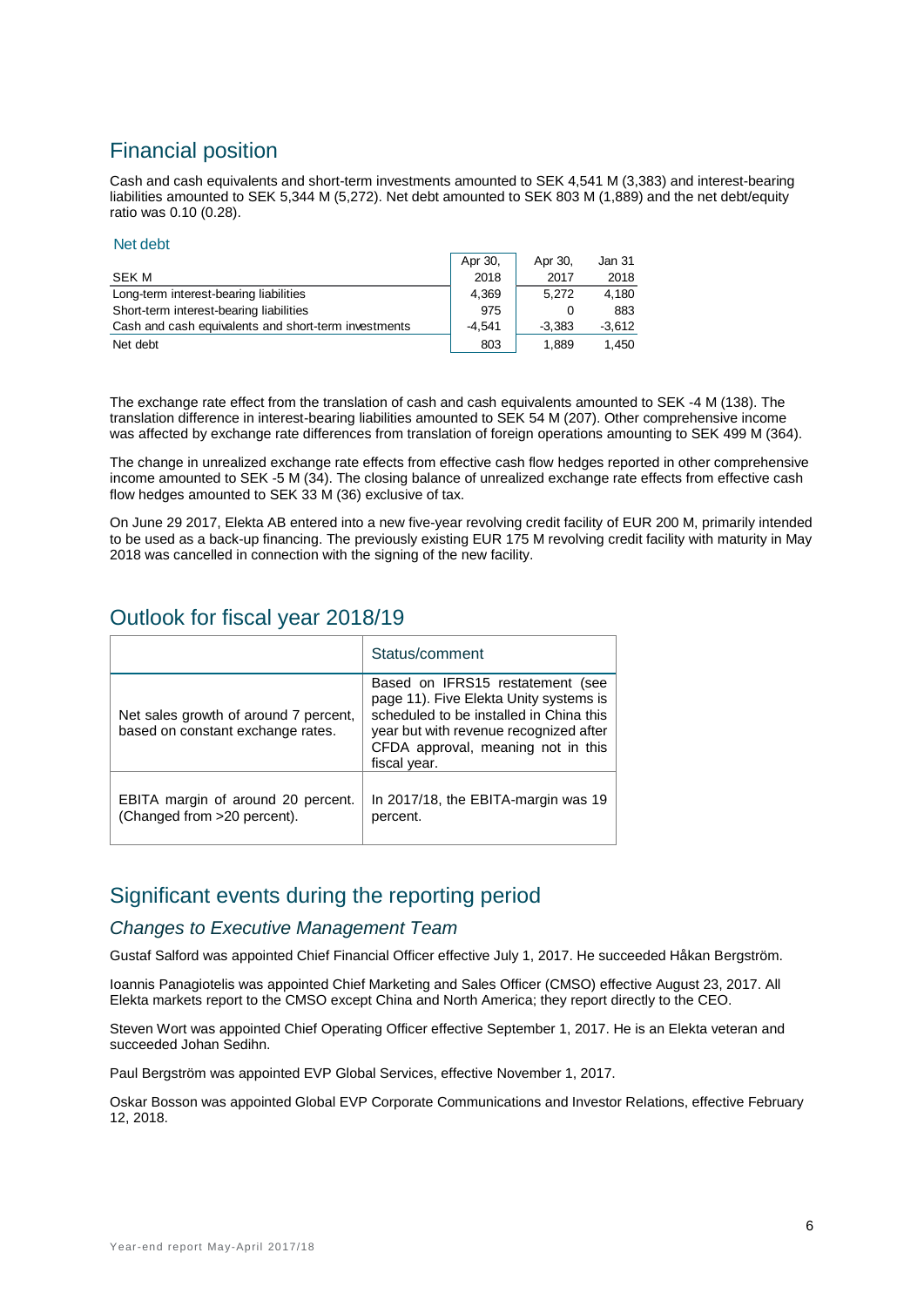## *New humediQ legal dispute*

As earlier reported an arbitration tribunal in London issued an award in the dispute between two Elekta group companies and humediQ GmbH in May 2016. humediQ GmbH has now initiated a new arbitration against the same Elekta group companies and arising out of the same agreement as the previous arbitration. Elekta believes that the claims are meritless and will vigorously defend itself.

## *Investigation in Italy*

As communicated in November 2015, Elekta's subsidiary in Italy and some former employees are suspected of interfering with public procurement processes. Elekta provided all requested information to the Italian authorities during the investigation which closed in August 2016. Elekta has zero tolerance for any deviation from its code of conduct and have clear corporate policies and procedures in place. The Judge of the Milan Court declared on July 3, 2017 lack of jurisdiction and the case is referred to the Prosecution Office of Monza.

## *McLaren Health Care and Elekta mutually terminate long-term agreement*

Michigan-based McLaren Health Care and Elekta have mutually agreed to terminate their business agreement from December 2013. McLaren Health Care and Elekta will continue their business relationship, but on a smaller scale.

## *Elekta MR-linac functionality and CE mark update*

On November 10, 2017, Elekta announced that the company extended the final stage of the development and testing of Elekta Unity in order to finalize and validate the linac control system, as well as ensure that customers can make use of the full potential of high-field functional MRI imaging from day one. Consequently, CE mark for Unity is currently expected during the first half of 2018 instead of the end of 2017.

# Significant events after the reporting period

Renato Leite joined Elekta on June 1, 2018, as Executive Vice President Region Europe and member of the Executive Management team.

# **Employees**

The average number of employees during the period was 3,702 (3,581). The increase compared to previous year is mainly related to investments in research and development.

The average number of employees in the Parent Company was 36 (30).

## **Shares**

Total number of registered shares on April 30, 2018 was 383,568,409 of which 14,980,769 were A-shares and 368,587,640 B-shares. On April 30, 2018 1,541,368 shares were treasury shares held by Elekta.

# Dividends and proposal to repurchase shares

The Board of Directors proposes a dividend of SEK 1.40 (1.00) per share for the fiscal year 2017/18 to be divided into two payments. The proposed dividend represents approximately SEK 535 M (382) and 49 percent (306) of net profit for the year.

The Board of Directors intends to propose to the Annual General Meeting 2018 to renew the authorization for the Board of Directors to decide on the acquisition of a maximum number of own shares so that, after the acquisition, the company holds no more than 10 percent of the total numbers of shares in the company.

## Risks and uncertainties

Elekta's presence in a large number of geographical markets exposes the Group to political and economic risks on a global scale and/or in individual countries. United Kingdom's decision to leave the European Union, as an example, might lead to economic uncertainty that may impact Elekta since an important part of the business is located in the United Kingdom.

The competitive landscape for Elekta is continuously changing. The medical equipment industry is characterized by technological developments and continuous improvements of industrial know-how, resulting in companies launching new products and improved methods for treatment. Elekta strives to be the leader in innovation and offer the most competitive product portfolio, developed in close collaboration with key research leaders in the field. To secure the proceeds of research investments, it is of importance that such new products and new technology are protected from the risk of improper use by competitors. When possible and deemed appropriate, Elekta protects its intellectual property rights by patents, copyrights and trademark registrations. Elekta carefully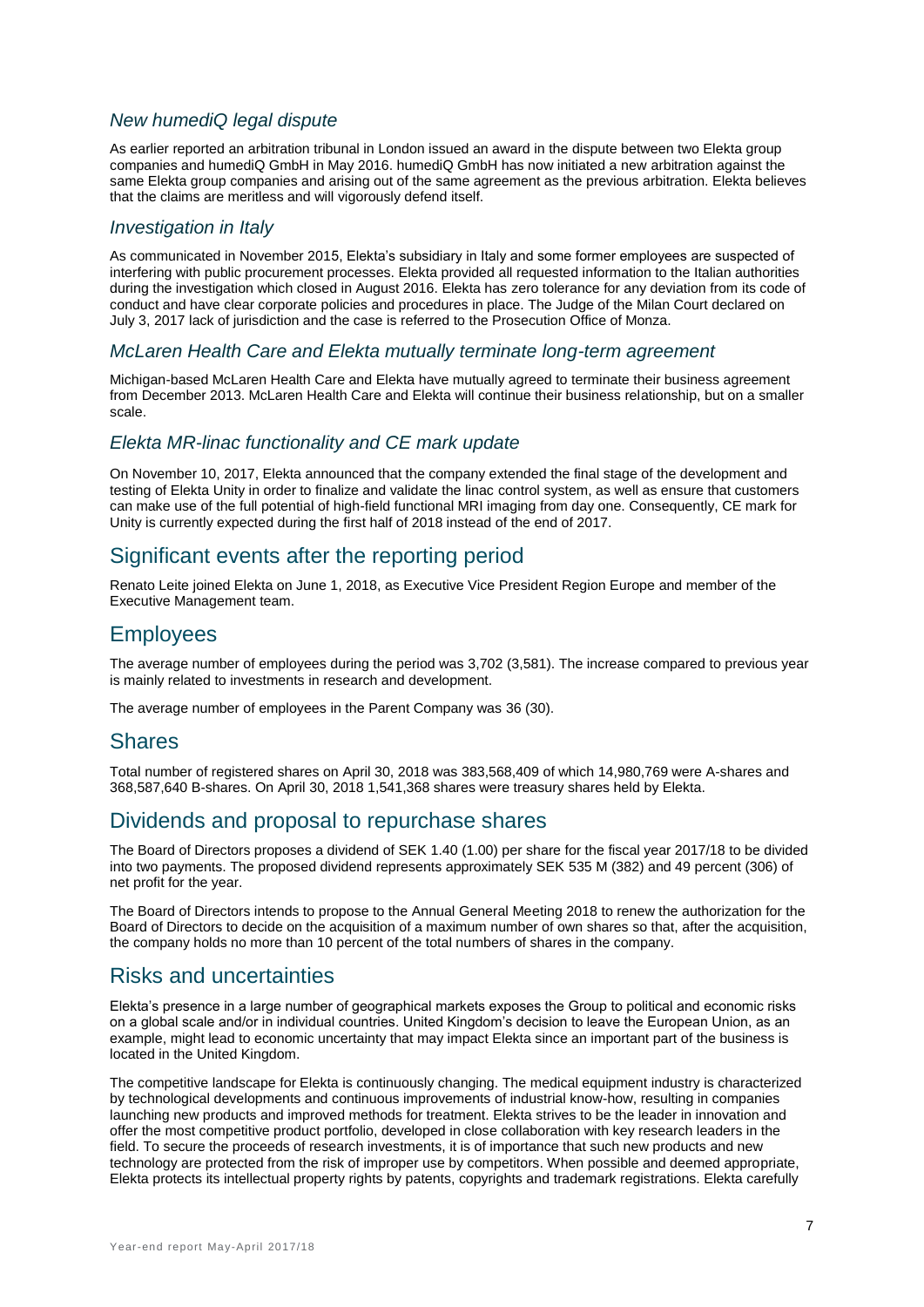monitors intellectual property rights of third parties, but third parties may still direct infringement claims against Elekta which may lead to time-consuming and costly legal disputes as well as business interruption and other limitations in operations.

Elekta sells solutions through its direct sales force and through an external network of agents and distributors. The Company's continued success is dependent on the ability to establish and maintain successful relationships with customers. Elekta is continuously evaluating how to enter new markets, considering both the opportunities and the risks involved. There are regulatory registration requirements with each new market that potentially could delay product introductions and certifications. The stability of the political system in certain countries and the security situation for employees traveling to exposed areas are constantly evaluated. Corruption is a risk and an obstacle for development and growth in some countries. Elekta has implemented a specific anti-corruption policy to guide the business as it aims to be in line with national and international regulations and best practices against corruption as well as third party risk management processes.

Elekta's operations comprise several markets that expose the Group to a vast number of laws, regulations, policies and guidelines regarding, for example, health, security, environmental matters, trade restrictions, competition and delivery of products. Elekta's quality systems describe these requirements, which are reviewed and certified by external supervisory bodies and are regularly inspected by authorities in applicable countries, for example, the US FDA. Noncompliance of, for example, safety regulations can result in delayed or stopped deliveries of products. Changes in regulations and rules might also increase Elekta's costs and delay the development and introduction of new products.

Elekta depends also on the capability of producing advanced medical equipment, which requires highly qualified personnel. The Company's ability to attract and retain qualified personnel and management has a significant impact on the future success of the Group.

Weak economic development and high levels of public debt might, in some markets, mean less availability of financing for private customers and reduced future healthcare spending by governments. Political decisions that could impact the healthcare reimbursement systems also constitute a risk factor. Elekta's ability to commercialize products is dependent on the reimbursement level that hospitals and clinics can obtain for different types of treatments. Alterations in the existing reimbursement systems related to medical products, or implementation of new regulations, might impact future product mix in specific markets.

Elekta's delivery of treatment equipment relies largely on customers' readiness to receive the delivery at site. Depending on contractual payment terms, a delay can result in postponed invoicing and also affect timing of revenue recognition. The Group's credit risks are normally limited since customer operations are, to a large extent, financed either directly or indirectly by public funds.

Elekta depends on a number of suppliers for components. There is a risk that delivery difficulties might occur due to circumstances beyond Elekta's control. Critical suppliers are regularly followed up regarding delivery precision and quality of components.

Elekta's operations within research and development, production, distribution, marketing and administration depend on a large number of advanced IT systems and IT solutions. Routines and procedures are applied in order to protect the hardware, software and information against damages, manipulations, loss or incorrect use. If these systems and solutions should be affected by any interference resulting in loss of information it might have a negative impact on Elekta's operations, result and financial position.

In its operations, Elekta is subject to a number of financial risks primarily related to exchange rate fluctuations. In the short term, the effect of currency movements is reduced through forward contracts. Hedging is conducted on the basis of expected net sales over a period of up to 24 months. The scope of the hedging is determined by the Company's assessment of currency risks. Risk exposure is regulated through a financial policy established by the Board of Directors. The overall responsibility for handling the Group's financial risks, and developing methods and guidelines for dealing with financial risks, rests with the executive management and the finance function. For more detailed information regarding these risks, see Note 2 in the Annual Report 2016/17.

Stockholm, June 1, 2018

Richard Hausmann President and CEO

*This report has not been reviewed by the Company´s auditors.*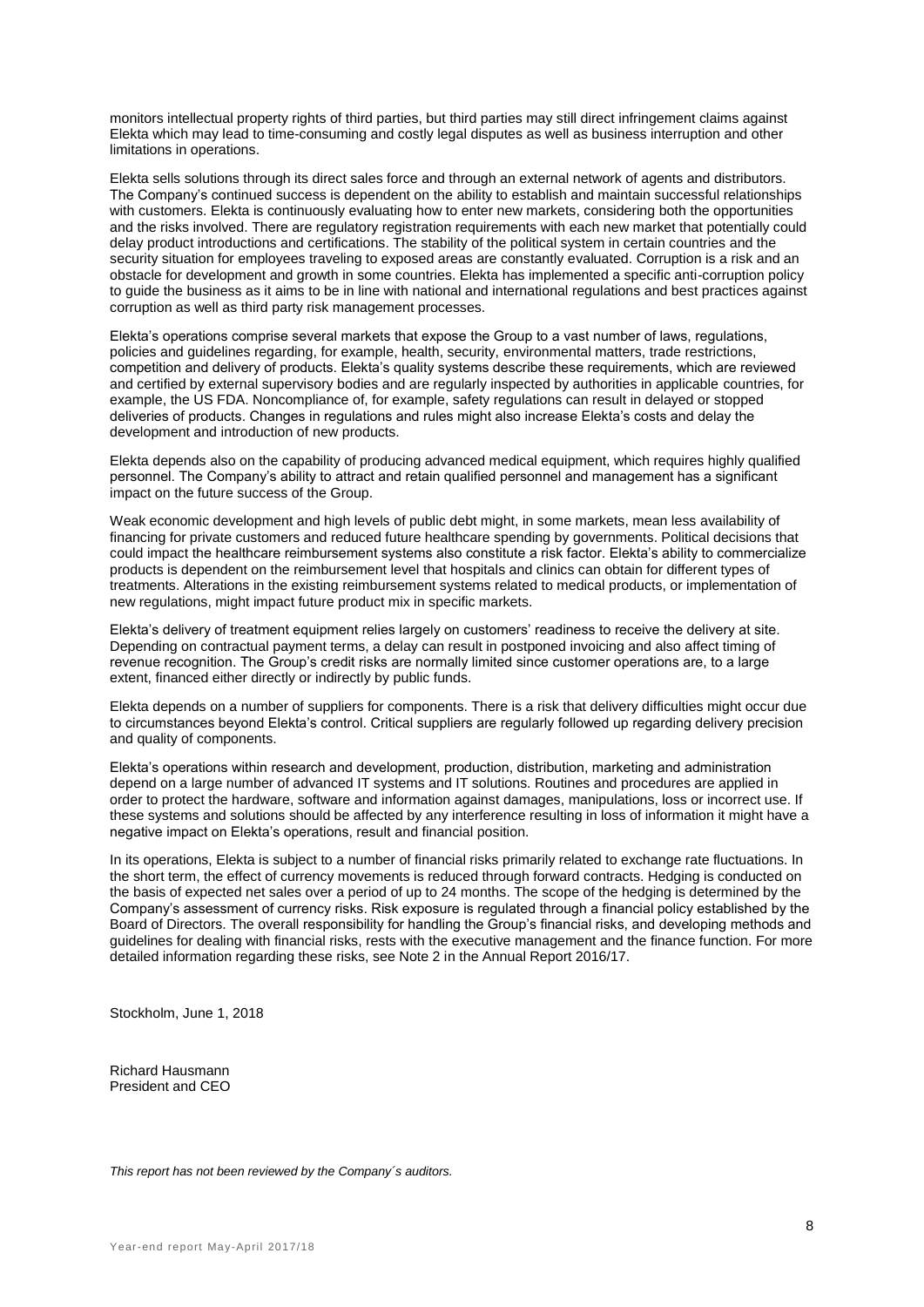# Accounting principles

This interim report is prepared, with regard to the Group, according to IAS 34 and the Swedish Annual Accounts Act and, with regard to the Parent Company, according to the Swedish Annual Accounts Act and RFR 2. The accounting principles applied correspond to those presented in Note 1 of the Annual Report 2016/17.

## *Implementation of new accounting principles*

IFRS 15 Revenue from Contracts with Customers and IFRS 9 Financial instruments are effective for annual reporting periods beginning on or after 1 January 2018 and Elekta will apply the new standards from 1 May 2018.

For IFRS 15 Elekta has decided to apply the full retrospective method with restatement of the prior year comparative period. IFRS 9 will be applied retrospectively and as permitted by the standard the comparative period will not be restated.

The net balance effect from the transition to IFRS 15 will be reported in equity and is estimated to SEK -987 M as per May 1 2018 and SEK -1,212 M at the beginning of the comparative year. The transition to IFRS 9 will affect the opening balance of fiscal year 2018/19 and the impact on equity is estimated to SEK -39 M.

The one-time effect reported in equity from the implementation of the standards is mainly relating to IFRS15 and the timing for revenue recognition of treatment solutions. According to IFRS 15 revenue recognition should occur at the time of transfer of control to the customer, which according to Elekta's assessment is when the treatment solution is ready for installation at the customer's site. Prior to the implementation of IFRS 15, revenue recognition for treatment solutions occurred when risks and rewards were transferred to the customer, which is normally at the time of shipment. The financial impact reported in equity on transition will primarily depend on the number of treatment solutions that are shipped but not yet being installed at the customer's site at this point in time. Other less significant financial effects from the transition relate to changes in the allocation of the transaction price to various performance obligations. The effects from the implementation of IFRS 15 and IFRS 9 are further described below.

|                                     |          | Opening balance 2017/18 |          | Closing balance 2017/18 |         |          |          | Opening balance 2018/19  |          |  |
|-------------------------------------|----------|-------------------------|----------|-------------------------|---------|----------|----------|--------------------------|----------|--|
|                                     |          |                         |          |                         |         |          |          |                          |          |  |
|                                     | Reported |                         | Restated | Reported                |         | Restated | Restated |                          | Adjusted |  |
|                                     | Apr 30,  | Adj.                    | Apr 30,  | Apr 30,                 | Adj.    | Apr 30,  | Apr 30,  | Adj.                     | May 1,   |  |
| <b>SEKM</b>                         | 2017     | IFRS 15                 | 2017     | 2018                    | IFRS 15 | 2018     | 2018     | IFRS 9                   | 2018     |  |
| Non-current assets                  |          |                         |          |                         |         |          |          |                          |          |  |
| Deferred tax assets                 | 375      | 91                      | 466      | 267                     | 83      | 350      | 350      | 10                       | 360      |  |
| <b>Financial assets</b>             | 308      |                         | 308      | 261                     |         | 261      | 261      | 0                        | 261      |  |
| <b>Current assets</b>               |          |                         |          |                         |         |          |          |                          |          |  |
| <b>Inventories</b>                  | 936      | 1,384                   | 2,320    | 1,121                   | 1,455   | 2,576    | 2,576    |                          | 2,576    |  |
| Accounts receivable                 | 3,726    |                         | 3,726    | 3,402                   |         | 3,402    | 3,402    | $-25$                    | 3,377    |  |
| Accrued income                      | 1,640    | $-789$                  | 851      | 1,601                   | $-441$  | 1,160    | 1,160    | $-24$                    | 1,136    |  |
| Other current receivables           | 802      | 134                     | 936      | 846                     | 222     | 1,068    | 1,068    | 0                        | 1,068    |  |
| <b>Total assets</b>                 | 20,950   | 820                     | 21,770   | 22,457                  | 1,319   | 23,776   | 23,776   | $-39$                    | 23,737   |  |
| <b>Total equity</b>                 | 6,774    | $-1,212$                | 5,562    | 7,975                   | $-987$  | 6,988    | 6,988    | $-39$                    | 6,949    |  |
| Non-current liabilities             |          |                         |          |                         |         |          |          |                          |          |  |
| Deferred tax liabilities            | 778      | $-225$                  | 553      | 693                     | $-182$  | 511      | 511      |                          | 511      |  |
| <b>Current liabilities</b>          |          |                         |          |                         |         |          |          |                          |          |  |
| Advances from customers             | 2,531    | 2,680                   | 5,211    | 2,575                   | 2,741   | 5,316    | 5,316    |                          | 5,316    |  |
| Prepaid income                      | 1,874    | 1                       | 1,875    | 2,053                   | $-46$   | 2,007    | 2,007    | $\overline{\phantom{0}}$ | 2,007    |  |
| Accrued expenses                    | 1,875    | $-398$                  | 1,477    | 1,854                   | $-192$  | 1,662    | 1,662    | -                        | 1,662    |  |
| Short-term provisions               | 231      | $-26$                   | 205      | 201                     | $-15$   | 186      | 186      |                          | 186      |  |
| <b>Total equity and liabilities</b> | 20,950   | 820                     | 21,770   | 22,457                  | 1,319   | 23,776   | 23,776   | $-39$                    | 23,737   |  |

The following schedule presents the estimated transition effects on equity and other balance sheet items from the implementation of IFRS 15 and IFRS 9.

#### *IFRS 15 Revenue from Contracts with Customers*

IFRS 15 Revenue from Contracts with Customers is a new revenue recognition standard replacing IAS 18 Revenue and IAS 11 Construction contracts. IFRS 15 introduces a new core principle which requires the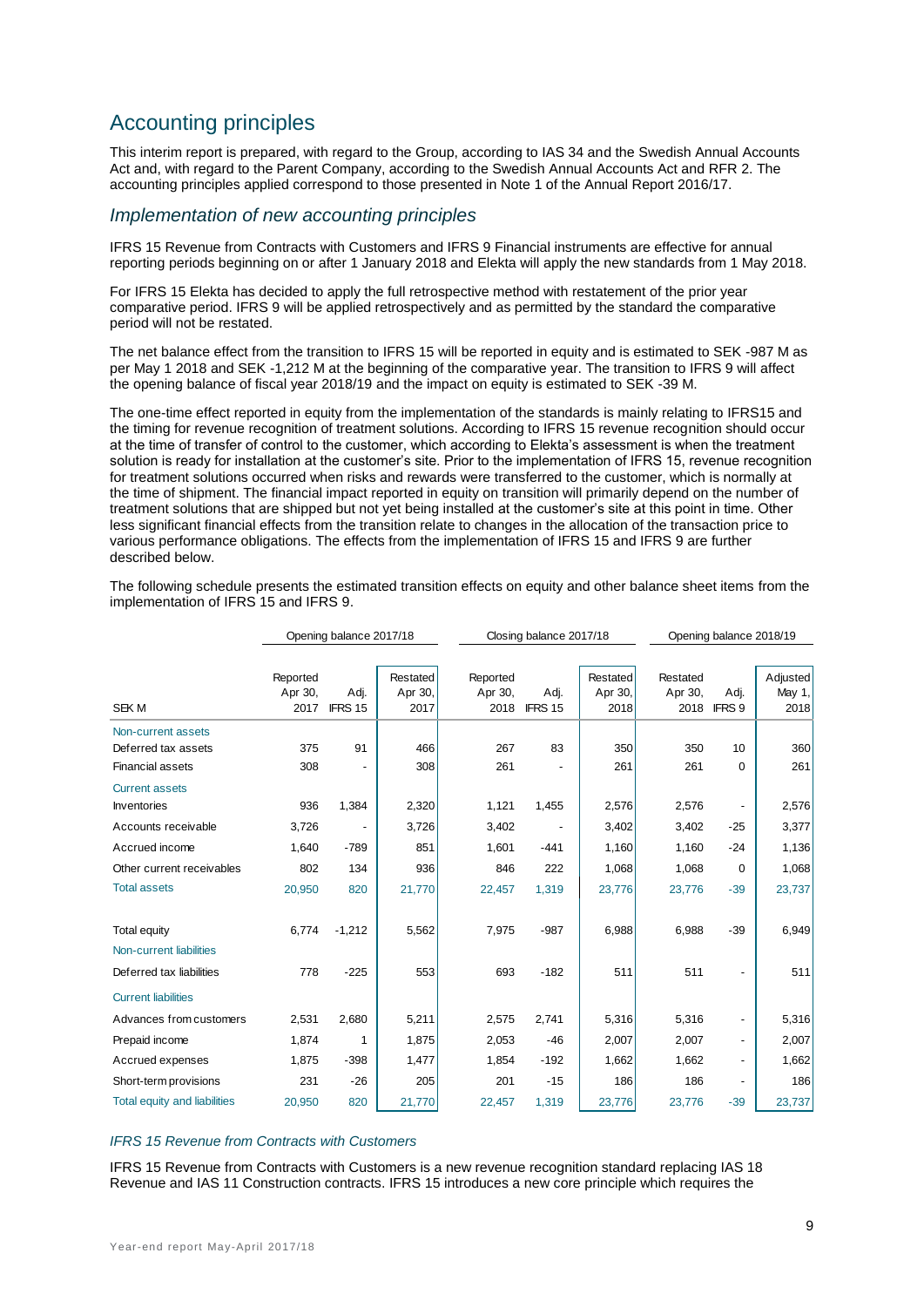expected amount of revenue to be recognized when control over goods and services is transferred to the customer, instead of when risks and rewards are transferred which is the requirement under current standards.

The new standard introduces a five-step model that should be applied to all contracts with customers in order to establish how and when to recognize revenue:

- 1. Identify contracts with customers.
- 2. Identify the separate performance obligations.
- 3. Determine the transaction price of the contract.
- 4. Allocate the transaction price to each of the separate performance obligations.
- 5. Recognize the revenue as each performance obligation is satisfied.

An important amount of judgments is required when applying these steps to a contract in order to define performance obligations, transaction price, revenue allocation and timing of revenue recognition.

#### Allocation of the transaction price to performance obligations

A significant part of Elekta's revenue is derived from bundled deals, in which devices, software and service are included in the same contract. IFRS 15 gives clear guidance on how to allocate the transaction price to identified deliverables (performance obligations) in a bundled contract. According to the standard the allocation should be based on stand-alone selling prices and any discount should be proportionally distributed amongst the various performance obligations. A stand-alone-selling price is the price an entity charges for a good or service when the entity sells it separately in similar circumstances to similar customers. If a good or service is not sold separately the stand-alone selling price must be estimated. As part of the implementation of IFRS 15 a reassessment has been made of stand-alone selling prices and the allocation of discounts to the components included in bundled contracts. The effects vary between contracts and markets but the general impact is that under IFRS 15 more revenue will be allocated to devices and software and less revenue will be allocated to service compared with the previous allocation model. The reallocation of revenue will result in some revenue being recognized earlier as the point in time for revenue recognition of equipment and software occurs before recognizing revenue relating to the service component. The new allocation model will only affect revenues included in bundled deals as stand-alone sales are not affected by the revenue allocation model.

#### Timing for revenue recognition of treatment solutions

Under IFRS 15 revenue recognition should occur at the time of transfer of control to the customer. The assessment of control transfer should consider indicators such as transfer of risk and rewards, rights to payment, customer acceptance, physical possession and transfer of legal title. For the sale of equipment in a standard bundled deal, Elekta considers the transfer of control to occur when the device is ready for installation at the customer's site. At this point in time the risk and rewards are usually transferred, Elekta has the right to payment and the customer has gained physical possession of the equipment. Contractual terms may vary and therefore judgement must be applied when assessing the indicators of transfer of control. Under the previous standard revenue was recognized when risks and rewards were transferred to the customer, which is usually at the time of shipment under a standard contract. The impact of the transition to IFRS 15 is that revenue recognition for equipment included in a standard bundled deal is postponed. The financial impact reported in equity on transition relates primarily to devices that have been shipped but are not yet ready for installation at the customer's site at the transition date.

For software sales, control is considered to be transferred when the licenses are made available to the customer which is usually at the acceptance of the software. For a large part of the software licenses this is in line with revenue recognition under the previous standard. However, certain software licenses that were considered being part of the devices under the previous standard are considered to be separate performance obligations under IFRS 15, and as a result the timing of the revenue recognition has changed under IFRS 15 to be aligned with revenue recognition for other software licenses.

Based on the assessment performed, Elekta has identified the areas where the new standard requires changes to accounting policies, internal processes, procedures, systems and controls. Changes have been implemented from 1 May 2018 in order to comply with the new standard.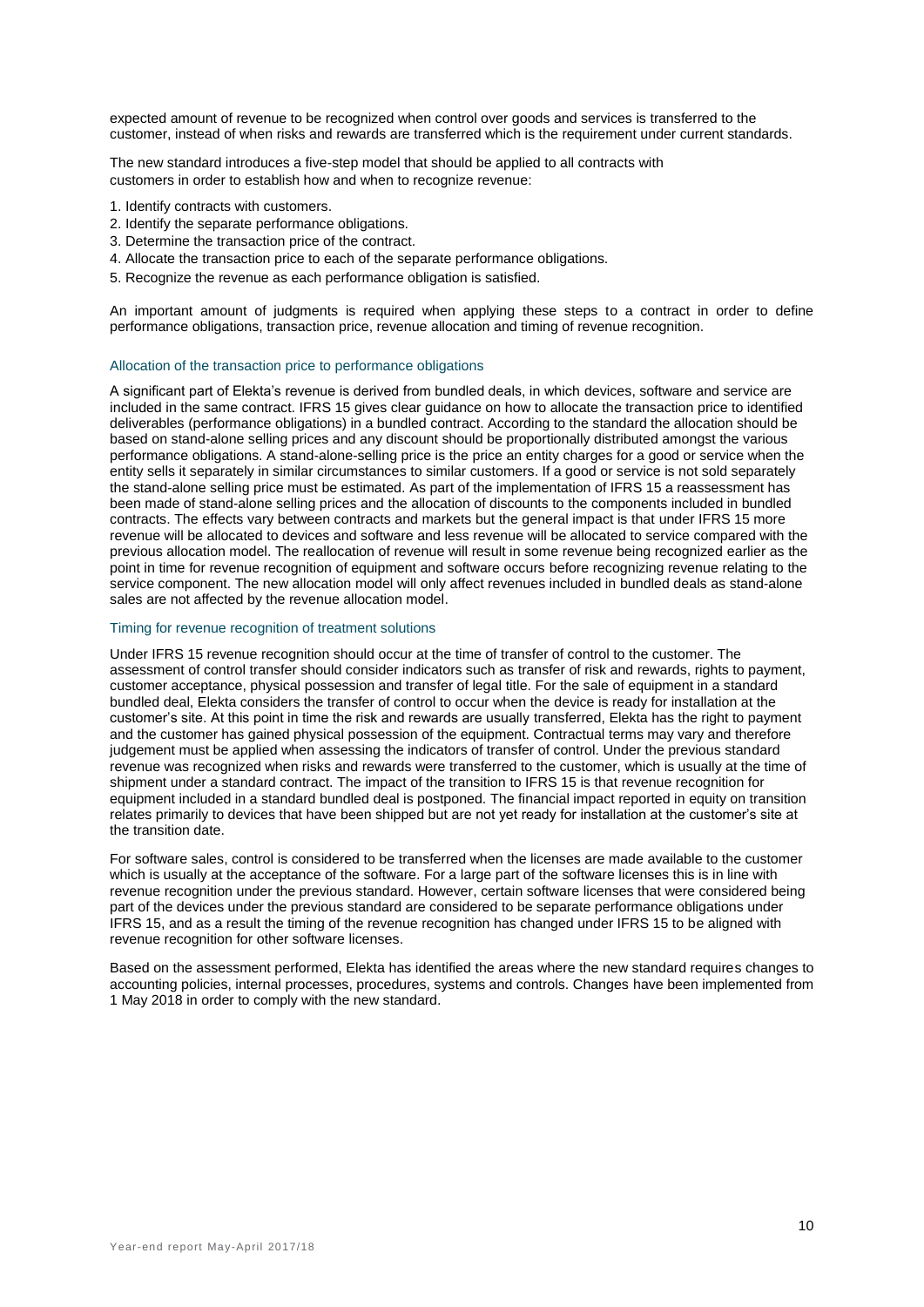#### Effects from IFRS 15 restatement on consolidated income statement and statement of comprehensive income

|                                          |          | Q1 2017/18 |          |               | Q2 2017/18 |          |               | Q3 2017/18 |          |          | Q4 2017/18 |          |          | May - Apr 2017/18 |          |
|------------------------------------------|----------|------------|----------|---------------|------------|----------|---------------|------------|----------|----------|------------|----------|----------|-------------------|----------|
|                                          |          |            |          |               |            |          |               |            |          |          |            |          |          |                   |          |
| SEK M                                    | Reported | Adj.       | Restated | Reported Adj. |            | Restated | Reported Adj. |            | Restated | Reported | Adj.       | Restated | Reported | Adj.              | Restated |
| Net sales                                | 2,169    | 335        | 2,504    | 2,802         | 101        | 2,903    | 2,747         | 9          | 2,756    | 3,614    | $-205$     | 3,409    | 11,333   | 240               | 11,573   |
| Cost of products sold                    | $-1,250$ | $-92$      | $-1,342$ | $-1,620$      | $-25$      | $-1,645$ | $-1,595$      | 34         | $-1,561$ | $-2,120$ | 150        | $-1,970$ | $-6,584$ | 67                | $-6,517$ |
| Gross income                             | 919      | 243        | 1.162    | 1,183         | 76         | 1,259    | 1,153         | 43         | 1.196    | 1.494    | $-55$      | 1,439    | 4,748    | 307               | 5,055    |
| Operating result                         | 38       | 243        | 281      | 365           | 76         | 441      | 366           | 43         | 409      | 769      | $-55$      | 714      | 1,538    | 307               | 1,845    |
| Operating margin                         | 2%       |            | 11%      | 13%           |            | 15%      | 13%           |            | 15%      | 21%      |            | 21%      | 14%      |                   | 16%      |
| Income taxes                             | 0        | $-44$      | $-44$    | $-84$         | $-18$      | $-102$   | $-25$         | $-9$       | $-34$    | $-166$   | 13         | $-153$   | $-276$   | $-62$             | $-338$   |
| Net income<br>Total comprehensive income | $-1$     | 199        | 198      | 247           | 58         | 305      | 308           | 34         | 342      | 544      | $-42$      | 502      | 1,099    | 249               | 1,348    |
| for the period<br>Earnings per share     | $-265$   | 199        | $-66$    | 409           | 58         | 467      | 312           | 34         | 346      | 1,124    | $-42$      | 1,082    | 1,581    | 249               | 1,830    |
| before/after dilution, SEK               | 0.00     | 0.52       | 0.52     | $0.65$ $0.15$ |            | 0.80     | 0.81          | 0.09       | 0.89     | 1.42     | $-0.11$    | 1.31     | 2.88     | 0.65              | 3.53     |
| Adjusted EBITA                           | 187      | 243        | 431      | 509           | 76         | 585      | 502           | 43         | 545      | 918      | $-55$      | 863      | 2,116    | 307               | 2,423    |
| Adjusted EBITA margin                    | 9%       |            | 17%      | 18%           |            | 20%      | 18%           |            | 20%      | 25%      |            | 25%      | 19%      |                   | 21%      |

#### Effects from IFRS 15 restatement on consolidated balance sheet

|                                     |          | Q1 2017/18               |          |          | Q2 2017/18 |          |          | Q3 2017/18 |          |          | Q4 2017/18               |          |
|-------------------------------------|----------|--------------------------|----------|----------|------------|----------|----------|------------|----------|----------|--------------------------|----------|
|                                     |          |                          |          |          |            |          |          |            |          |          |                          |          |
| SEK <sub>M</sub>                    | Reported | Adj.                     | Restated | Reported | Adj.       | Restated | Reported | Adj.       | Restated | Reported | Adj.                     | Restated |
| Non-current assets                  |          |                          |          |          |            |          |          |            |          |          |                          |          |
| Deferred tax assets                 | 290      | 124                      | 414      | 310      | 131        | 441      | 260      | 98         | 358      | 267      | 83                       | 350      |
| <b>Current assets</b>               |          |                          |          |          |            |          |          |            |          |          |                          |          |
| <b>Inventories</b>                  | 1,076    | 1,164                    | 2,240    | 1,102    | 1.253      | 2,355    | 1,243    | 1,265      | 2,508    | 1,121    | 1,455                    | 2,576    |
| Accounts receivable                 | 3,032    | $\overline{\phantom{a}}$ | 3,032    | 3,120    |            | 3,120    | 3,505    | ٠          | 3,505    | 3,402    | $\overline{\phantom{a}}$ | 3,402    |
| Accrued income                      | 1.467    | $-570$                   | 897      | 1,545    | $-533$     | 1,012    | 1,177    | $-408$     | 769      | 1,601    | $-441$                   | 1,160    |
| Other current receivables           | 878      | 148                      | 1,026    | 917      | 155        | 1,072    | 926      | 184        | 1,110    | 846      | 222                      | 1,068    |
| <b>Total assets</b>                 | 19,659   | 866                      | 20,525   | 20,152   | 1,006      | 21,158   | 20,617   | 1,139      | 21,756   | 22,457   | 1,319                    | 23,776   |
| <b>Total equity</b>                 | 6,511    | $-956$                   | 5,555    | 6,734    | $-919$     | 5,815    | 7,040    | $-886$     | 6,154    | 7,975    | $-987$                   | 6,988    |
| Non-current liabilities             |          |                          |          |          |            |          |          |            |          |          |                          |          |
| Deferred tax liabilities            | 668      | $-134$                   | 534      | 669      | $-115$     | 554      | 593      | $-138$     | 455      | 693      | $-182$                   | 511      |
| <b>Current liabilities</b>          |          |                          |          |          |            |          |          |            |          |          |                          |          |
| Advances from customers             | 2,537    | 2,324                    | 4,861    | 2,440    | 2,280      | 4,720    | 2,643    | 2,382      | 5,025    | 2,575    | 2,741                    | 5,316    |
| Prepaid income                      | 1,704    | $-50$                    | 1,654    | 1,764    | 10         | 1.774    | 1,830    | $-7$       | 1,823    | 2,053    | $-46$                    | 2,007    |
| Accrued expenses                    | 1,611    | $-297$                   | 1,314    | 1,742    | $-232$     | 1,510    | 1,688    | $-197$     | 1,491    | 1,854    | $-192$                   | 1,662    |
| Short-term provisions               | 196      | $-21$                    | 175      | 172      | $-18$      | 154      | 140      | $-15$      | 125      | 201      | $-15$                    | 186      |
| <b>Total equity and liabilities</b> | 19.659   | 866                      | 20,525   | 20.152   | 1.006      | 21.158   | 20.617   | 1.139      | 21.756   | 22,457   | 1.319                    | 23,776   |

#### *IFRS 9 Financial instruments*

IFRS 9 is a new standard on accounting for financial instruments which replaces IAS 39 Financial instruments. The standard comprises classification, measurement and impairment of financial instruments as well as hedge accounting. The financial effects from the transition to IFRS 9 for Elekta are limited and relate to the introduction of an expected credit loss model for impairment of financial assets to replace the previously used incurred loss model. The new model mainly has an effect on the calculation of bad debt losses as the new standard requires a provision for expected losses to be made for all financial receivables, including those that are not yet due. With the new model the provision for bad debt and bad debt losses will increase or decrease based on the outstanding value of financial assets as an expected loss will be calculated for all outstanding amounts based on historical experiences and expectations about the future. The financial effect from the application of the new model for calculation of bad debt losses mainly affects the value of trade receivables and accrued project income and is presented in the schedule on page 9.

IFRS 9 also introduces a new model for classification and related measurement of financial instruments. Elekta has reviewed all financial instruments in order to classify these according to the new standard and the following main categories have been identified:

Excess liquidity investments such as money market funds and tradeable securities are held in a portfolio managed on a fair value basis and will be classified as financial assets at fair value through profit or loss.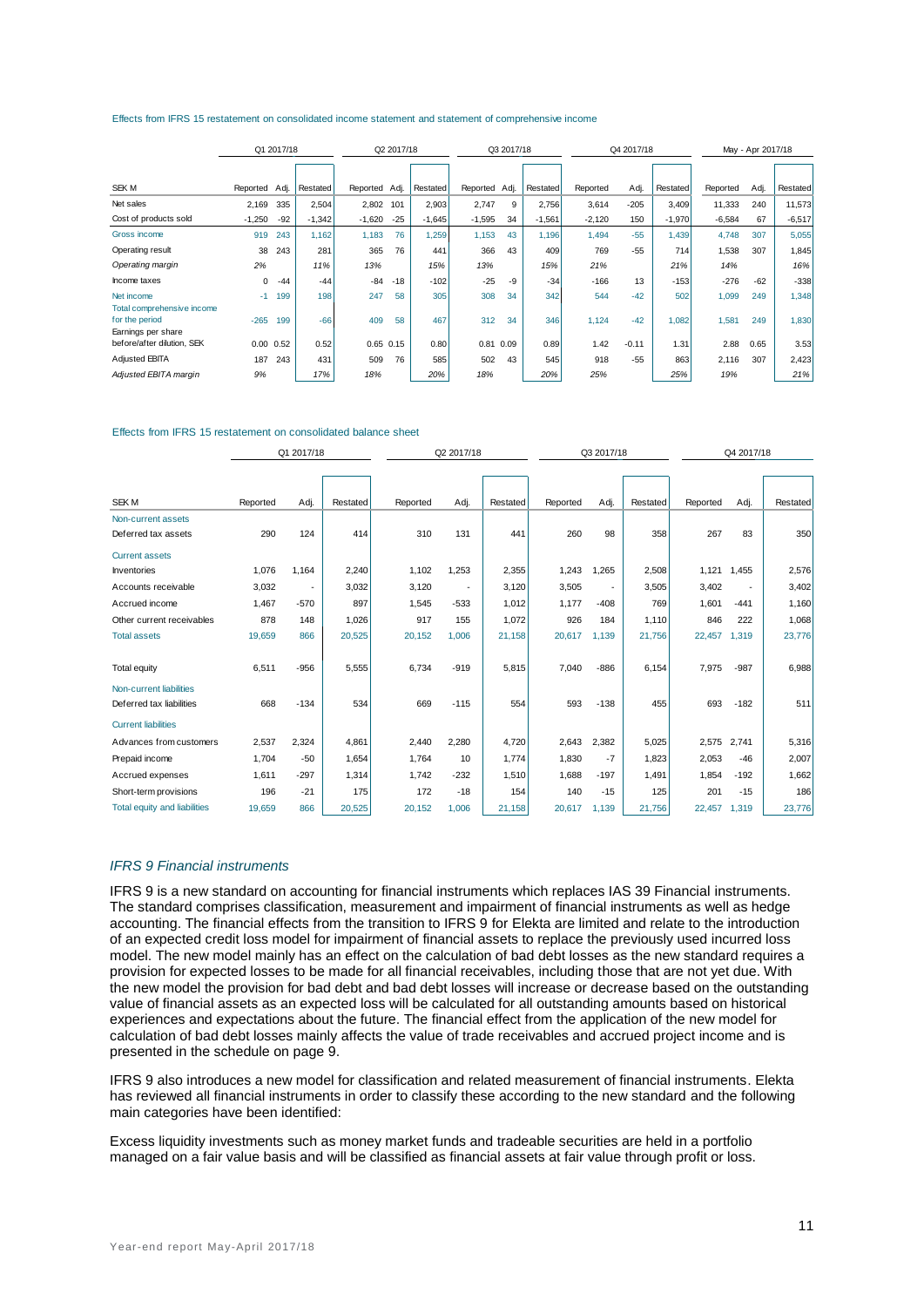Trade receivables within the group are in general held with the objective to collect contractual cash flows and therefore fulfill the requirements for being classified into the hold to collect business model with valuation at amortized cost. In some countries Elekta holds trade receivables that may be sold and are managed within a business model with the objective to realize cash flows through both collection of contractual cash flows and selling of the asset. These trade receivables are valued at fair value through other comprehensive income.The reclassification of assets does not result in any material changes in valuation of assets at the transition date.

Hedge accounting will be applied in accordance with IFRS 9 and Elekta has confirmed that existing hedging relationships will qualify for hedge accounting under the new standard. In general, IFRS 9, more closely than the previous standard, aligns the hedge accounting rules to the risk management objectives of a company. Elekta applies hedge accounting for the hedging of foreign currency risks and from time to time also for hedging interest rate risks. The application of hedge accounting according to IFRS 9 will not result in any financial effects at the transition date.

# Exchange rates

| Country              | Currency |                      | Average rate         |          | <b>Closing rate</b> |                 |          |  |
|----------------------|----------|----------------------|----------------------|----------|---------------------|-----------------|----------|--|
|                      |          | May - Apr<br>2017/18 | May - Apr<br>2016/17 | Change * | Apr 30,<br>2018     | Apr 30,<br>2017 | Change * |  |
| Euroland             | 1 EUR    | 9.811                | 9.518                | 3%       | 10.509              | 9.630           | 9%       |  |
| <b>Great Britain</b> | 1 GBP    | 11.103               | 11.314               | $-2%$    | 11.942              | 11.439          | 4%       |  |
| Japan                | 1 JPY    | 0.075                | 0.080                | $-6%$    | 0.079               | 0.079           | 0%       |  |
| <b>United States</b> | 1 USD    | 8.302                | 8.694                | $-5%$    | 8.664               | 8.840           | $-2%$    |  |

*\*April 30, 2018 vs April 30, 2017*

Regarding foreign Group companies, order intake and income statements are translated at average exchange rates for the reporting period, while order backlog and balance sheets are translated at closing exchange rates.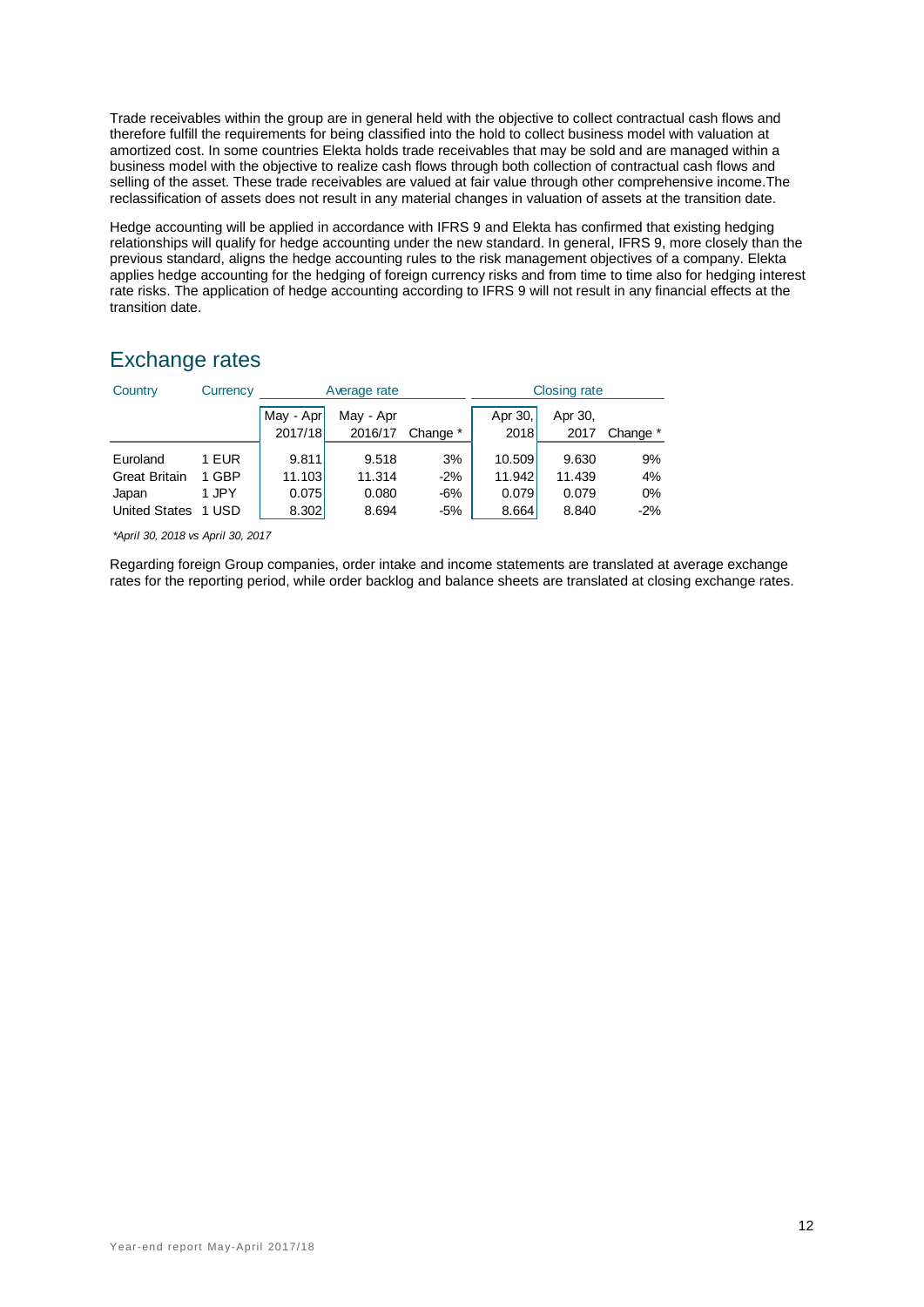## CONSOLIDATED INCOME STATEMENT AND STATEMENT OF COMPREHENSIVE INCOME

| <b>INCOME STATEMENT</b><br><b>SEK M</b>                                          | Q4<br>2017/18 | Q4<br>2016/17 | May - Apr      | May - Apr    |
|----------------------------------------------------------------------------------|---------------|---------------|----------------|--------------|
|                                                                                  |               |               | 2017/18        | 2016/17      |
| Net sales                                                                        | 3,614         | 3,715         | 11,333         | 10,704       |
| Cost of products sold                                                            | $-2,120$      | $-2,139$      | $-6,584$       | $-6,277$     |
| Gross income                                                                     | 1,494         | 1,576         | 4,748          | 4,427        |
| Selling expenses                                                                 | -326          | $-296$        | $-1,208$       | $-1,165$     |
| Administrative expenses                                                          | $-224$        | $-248$        | -948           | $-928$       |
| R&D expenses                                                                     | $-234$        | $-285$        | $-1,095$       | $-1,018$     |
| Exchange rate differences                                                        | 60            | $-147$        | 42             | $-201$       |
| Operating result before items affecting comparability                            | 769           | 601           | 1,538          | 1,115        |
| Items affecting comparability                                                    |               | $-253$        |                | $-518$       |
| <b>Operating result</b>                                                          | 769           | 347           | 1,538          | 598          |
| Result from participations in associates                                         | -13           | 7             | -7             | $-17$        |
| Interest income                                                                  | 23            | 14            | 67             | 31           |
| Interest expenses and similar items                                              | $-69$         | $-75$         | $-225$         | $-271$       |
| Exchange rate differences                                                        | $\Omega$      | 4             | 1              | $-1$         |
| Profit before tax                                                                | 710           | 296           | 1,374          | 340          |
| Income taxes                                                                     | $-166$        | $-204$        | $-276$         | $-214$       |
| Net income                                                                       | 544           | 93            | 1,099          | 126          |
| Net income attributable to:                                                      |               |               |                |              |
| Parent Company shareholders                                                      | 544           | 93            | 1,099          | 125          |
| Non-controlling interests                                                        | 0             |               | $\Omega$       | $\mathbf{1}$ |
| Earnings per share before dilution, SEK                                          | 1.42          | 0.24          | 2.88           | 0.33         |
|                                                                                  | 1.42          | 0.24          | 2.88           | 0.33         |
| Earnings per share after dilution, SEK                                           |               |               |                |              |
| STATEMENT OF COMPREHENSIVE INCOME                                                |               |               |                |              |
| <b>SEK M</b>                                                                     |               |               |                |              |
| Net income                                                                       | 544           | 93            | 1,099          | 126          |
| Other comprehensive income:                                                      |               |               |                |              |
| Items that will not be reclassified to the income statement:                     |               |               |                |              |
| Remeasurements of defined benefit pension plans                                  | -19           | 1             | -19            | 1            |
| Tax                                                                              | 5             | 0             | 5              | 0            |
| Total items that will not be reclassified to the income statement                | $-14$         | 1             | $-14$          | 1            |
| Items that subsequently may be reclassified to the income statement:             |               |               |                |              |
| Revaluation of cash flow hedges                                                  | $-112$        | 163           | -5             | 34           |
| Translation differences from foreign operations                                  | 683           | 150           | 499            | 364          |
|                                                                                  | 23            | $-32$         | $\overline{2}$ | -7           |
| Tax<br>Total items that subsequently may be reclassified to the income statement | 594           | 281           | 496            | 391          |
|                                                                                  |               |               |                |              |
| Other comprehensive income for the period                                        | 580           | 282           | 482            | 392          |
| Total comprehensive income for the period                                        | 1,124         | 375           | 1,581          | 518          |
| Comprehensive income attributable to:                                            |               |               |                |              |
| Parent Company shareholders                                                      | 1,124         | 375           | 1,581          | 517          |
| Non-controlling interests                                                        | $\mathbf 0$   |               | 0              | 1            |

#### RESULT OVERVIEW

|                                                                | Q4      | Q4      | May - Apr | May - Apr |
|----------------------------------------------------------------|---------|---------|-----------|-----------|
| <b>SEK M</b>                                                   | 2017/18 | 2016/17 | 2017/18   | 2016/17   |
| Operating result/EBIT before items affecting comparability     | 769     | 601     | 1.538     | 1.115     |
| Bad debt losses                                                | 15      | 16      | 53        | 46        |
| Amortization:                                                  |         |         |           |           |
| Capitalized development costs                                  | 103     | 131     | 408       | 380       |
| Assets relating to business combinations                       | 30      | 31      | 116l      | 119       |
| EBITA before items affecting comparability and bad debt losses | 918     | 7791    | 2,116     | 1.661     |
|                                                                |         |         |           |           |

 $\overline{\phantom{a}}$ 

 $\overline{a}$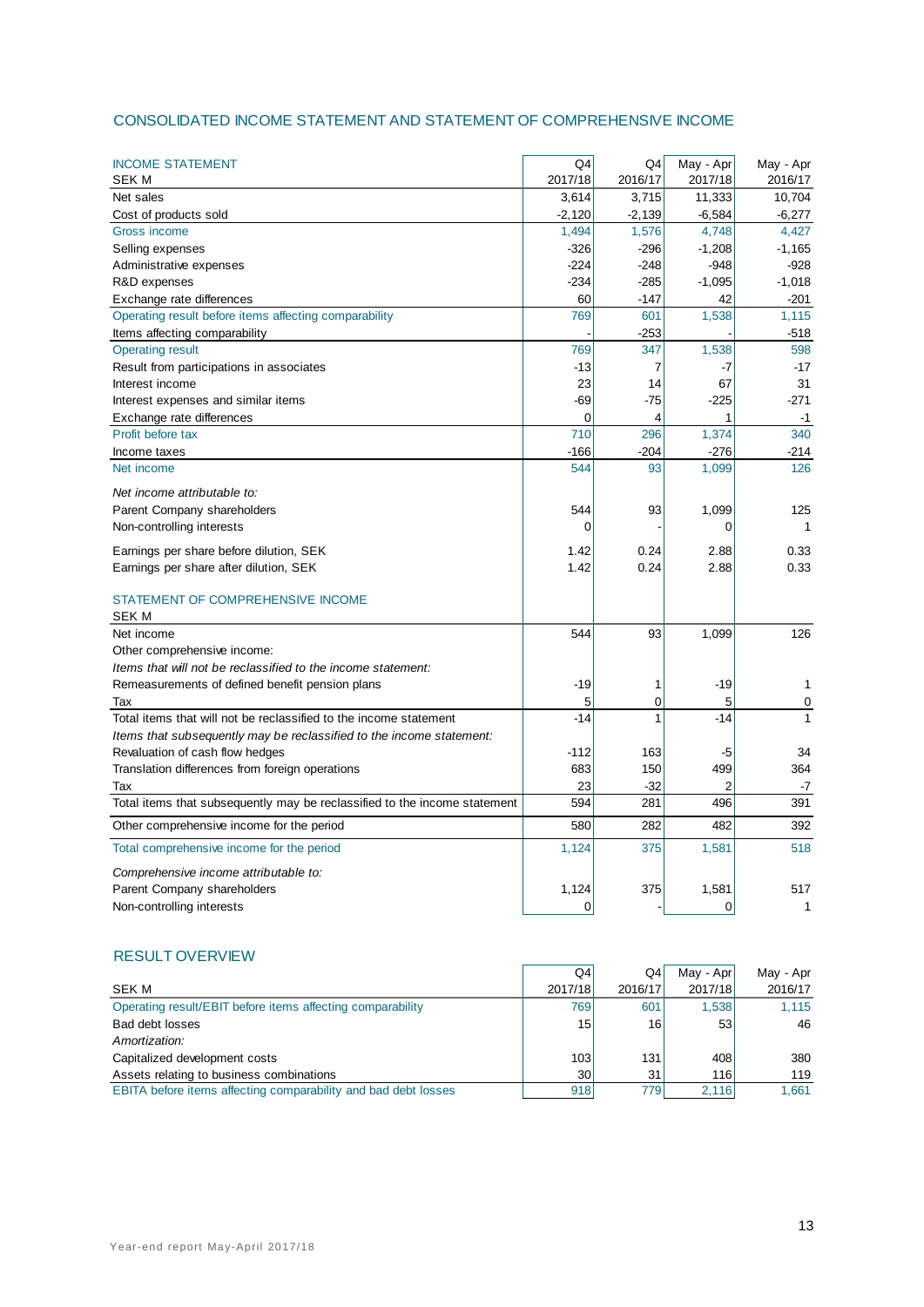# CONSOLIDATED BALANCE SHEET

|                                         | Apr 30, | Apr 30, |
|-----------------------------------------|---------|---------|
| <b>SEK M</b>                            | 2018    | 2017    |
| Non-current assets                      |         |         |
| Intangible assets                       | 9,175   | 8,704   |
| Tangible fixed assets                   | 895     | 795     |
| <b>Financial assets</b>                 | 261     | 308     |
| Deferred tax assets                     | 267     | 375     |
| <b>Total non-current assets</b>         | 10,598  | 10,181  |
| <b>Current assets</b>                   |         |         |
| Inventories                             | 1,121   | 936     |
| Accounts receivable                     | 3,402   | 3,726   |
| Accrued income                          | 1,601   | 1,640   |
| Current tax assets                      | 177     | 191     |
| Derivative financial instruments        | 170     | 92      |
| Other current receivables               | 846     | 802     |
| Short-term investments                  | 83      |         |
| Cash and cash equivalents               | 4,458   | 3,383   |
| <b>Total current assets</b>             | 11,858  | 10,769  |
| <b>Total assets</b>                     | 22,457  | 20,950  |
| Elekta's owners' equity                 | 7,975   | 6,774   |
| Non-controlling interests               | 0       | 0       |
| <b>Total equity</b>                     | 7,975   | 6,774   |
| Non-current liabilities                 |         |         |
| Long-term interest-bearing liabilities  | 4,369   | 5,272   |
| Deferred tax liabilities                | 693     | 778     |
| Long-term provisions                    | 158     | 142     |
| Other long-term liabilities             | 63      | 33      |
| <b>Total non-current liabilities</b>    | 5,283   | 6,224   |
| <b>Current liabilities</b>              |         |         |
| Short-term interest-bearing liabilities | 975     | 0       |
| Accounts payable                        | 1,132   | 1,000   |
| Advances from customers                 | 2,575   | 2,531   |
| Prepaid income                          | 2,053   | 1,874   |
| Accrued expenses                        | 1,854   | 1,875   |
| Current tax liabilities                 | 107     | 111     |
| Short-term provisions                   | 201     | 231     |
| Derivative financial instruments        | 46      | 48      |
| Other current liabilities               | 257     | 281     |
| <b>Total current liabilities</b>        | 9,199   | 7,952   |
| Total equity and liabilities            | 22,457  | 20,950  |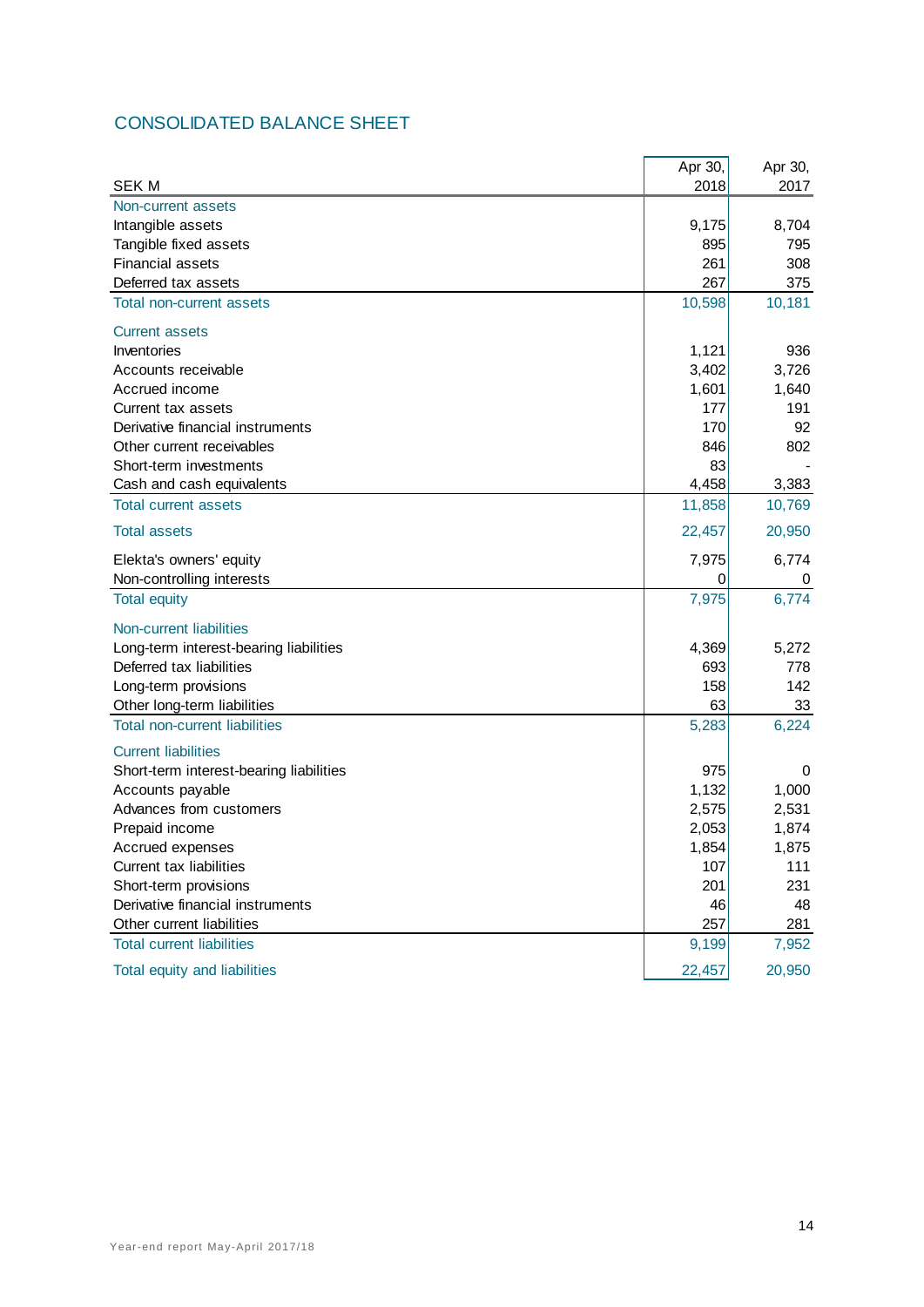## CASH FLOW

|                                                                                                  | Q4       | Q4      | May - Apr | May - Apr |
|--------------------------------------------------------------------------------------------------|----------|---------|-----------|-----------|
| <b>SEK M</b>                                                                                     | 2017/18  | 2016/17 | 2017/18   | 2016/17   |
| Profit before tax                                                                                | 710      | 296     | 1.374     | 340       |
| Amortization and depreciation                                                                    | 174      | 201     | 675       | 655       |
| Interest net                                                                                     | 28       | 41      | 97        | 178       |
| Other non-cash items                                                                             | 95       | 65      | 257       | 50        |
| Interest received and paid                                                                       | $-11$    | $-38$   | -98       | $-189$    |
| Income taxes paid                                                                                | $-75$    | $-65$   | $-250$    | $-268$    |
| Operating cash flow                                                                              | 920      | 500     | 2,054     | 767       |
| Increase $(-)/$ decrease $(+)$ in inventories                                                    | 205      | 339     | $-136$    | 231       |
| Increase $\left(\frac{1}{2}\right)$ decrease $\left(\frac{1}{2}\right)$ in operating receivables | 223      | $-245$  | 404       | 158       |
| Increase (+)/decrease (-) in operating liabilities                                               | $-113$   | 629     | 83        | 662 *     |
| Change in working capital                                                                        | 314      | 723     | 351       | 1051      |
| Cash flow from operating activities                                                              | 1,235    | 1,222   | 2,404     | 1,819     |
| Investments intangible assets                                                                    | $-206$   | $-165$  | $-642$    | $-633$ *  |
| Investments other assets                                                                         | $-51$    | $-41$   | $-212$    | $-141$    |
| Sale of fixed assets                                                                             | $\Omega$ |         | 38        | 0         |
| Continuous investments                                                                           | $-256$   | $-206$  | $-816$    | $-774$    |
| Cash flow after continuous investments                                                           | 979      | 1,016   | 1,589     | 1,045     |
| $Increase(-)/decrease(+)$ in short-term investments                                              | 6        |         | $-83$     |           |
| Business combinations and investments in other shares                                            | $-16$    | -5      | $-58$     | $-18$     |
| Cash flow after investments                                                                      | 968      | 1,011   | 1,447     | 1,027     |
| Cash flow from financing activities                                                              | $-176$   | 75      | $-367$    | $-55$     |
| Cash flow for the period                                                                         | 792      | 1,086   | 1,080     | 972       |
| Change in cash and cash equivalents during the period                                            |          |         |           |           |
| Cash and cash equivalents at the beginning of the period                                         | 3,523    | 2,284   | 3,383     | 2,273     |
| Cash flow for the period                                                                         | 792      | 1.086   | 1,080     | 972       |
| Exchange rate differences                                                                        | 143      | 13      | -4        | 138       |
| Cash and cash equivalents at the end of the period                                               | 4.458    | 3,383   | 4,458     | 3.383     |

*\* Adjusted for receivables/liabilities relating to investments/sale of fixed assets.*

## CHANGES IN EQUITY

| UTANGES IN EUUILI                         |           |           |
|-------------------------------------------|-----------|-----------|
|                                           | May - Apr | May - Apr |
| <b>SEK M</b>                              | 2017/18   | 2016/17   |
| Attributable to Elekta's owners           |           |           |
| Opening balance                           | 6,774     | 6,402     |
| Comprehensive income for the period       | 1,581     | 517       |
| Incentive programs including deferred tax |           | 5         |
| Conversion of convertible loan            |           | 72        |
| Acquisition of non-controlling interest   |           | -31       |
| Dividend                                  | $-382$    | -191      |
| Total                                     | 7,975     | 6,774     |
| Attributable to non-controlling interests |           |           |
| Opening balance                           | 0         | 10        |
| Comprehensive income for the period       |           |           |
| Acquisition of non-controlling interest   |           | $-1$      |
| Dividend                                  |           | $-10$     |
| Total                                     |           | $\Omega$  |
| Closing balance                           | 7,975     | 6,774     |
|                                           |           |           |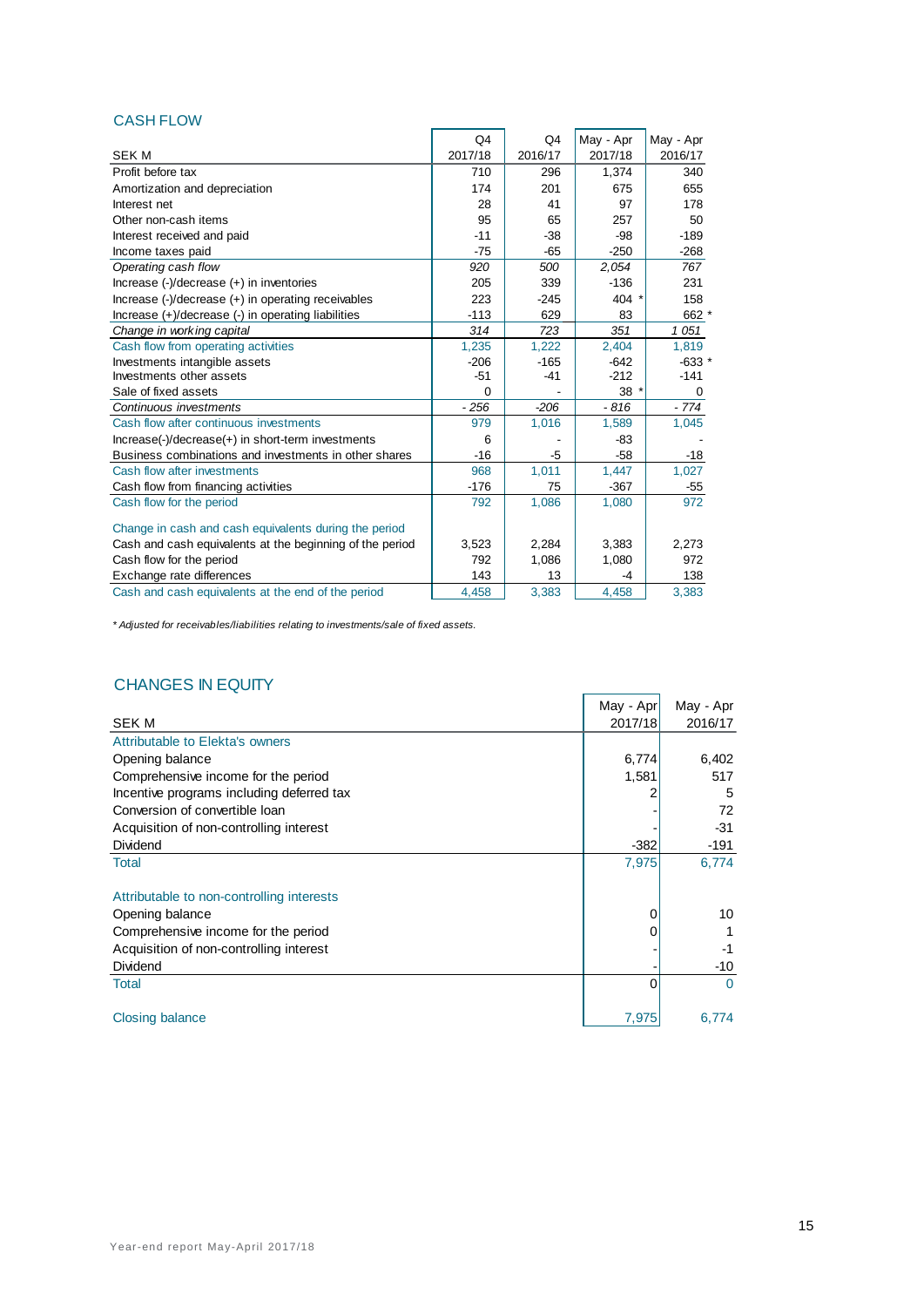# Financial instruments

The table below shows the fair value of the Group's financial instruments, for which fair value is different than carrying value. The fair value of all other financial instruments is assumed to correspond to the carrying value.

|                                         | Apr 30, 2018 |        | Apr 30, 2017 |            |
|-----------------------------------------|--------------|--------|--------------|------------|
|                                         | Carrying     | Fairl  | Carrying     |            |
| <b>SEK M</b>                            | amount       | valuel | amount       | Fair value |
| Long-term interest-bearing liabilities  | 4,369        | 4,372  | 5.272        | 5,322      |
| Short-term interest-bearing liabilities | 975          | 975    |              |            |

The Group's financial assets and financial liabilities, which have been measured at fair value, have been categorized in the fair value hierarchy. The different levels are defined as follows:

Level 1: Quoted prices on an active market for identical assets or liabilities.

- Level 2: Other observable data than quoted prices included in Level 1, either directly (that is, price quotations) or indirectly (that is, obtained from price quotations).
- Level 3: Data not based on observable market data.

#### FINANCIAL INSTRUMENTS MEASURED AT FAIR VALUE

| <b>SEK M</b>                                                    | Level | Apr 30,<br>2018 | Apr 30,<br>2017 |
|-----------------------------------------------------------------|-------|-----------------|-----------------|
| <b>FINANCIAL ASSETS</b>                                         |       |                 |                 |
| Financial assets measured at fair value through profit or loss: |       |                 |                 |
| Derivative financial instruments – non-hedge accounting         | 2     | 111             | 44              |
| Derivatives used for hedging purposes:                          |       |                 |                 |
| Derivative financial instruments - hedge accounting             | 2     | 59              | 63              |
| <b>Total financial assets</b>                                   |       | 170             | 107             |
| <b>FINANCIAL LIABILITIES</b>                                    |       |                 |                 |
| Financial liabilities at fair value through profit or loss:     |       |                 |                 |
| Derivative financial instruments – non-hedge accounting         | 2     | 27              | 20              |
| Contingent consideration                                        | 3     | 20              | 77              |
| Derivatives used for hedging purposes:                          |       |                 |                 |
| Derivative financial instruments – hedge accounting             | 2     | 26              | 28              |
| <b>Total financial liabilities</b>                              |       | 73              | 125             |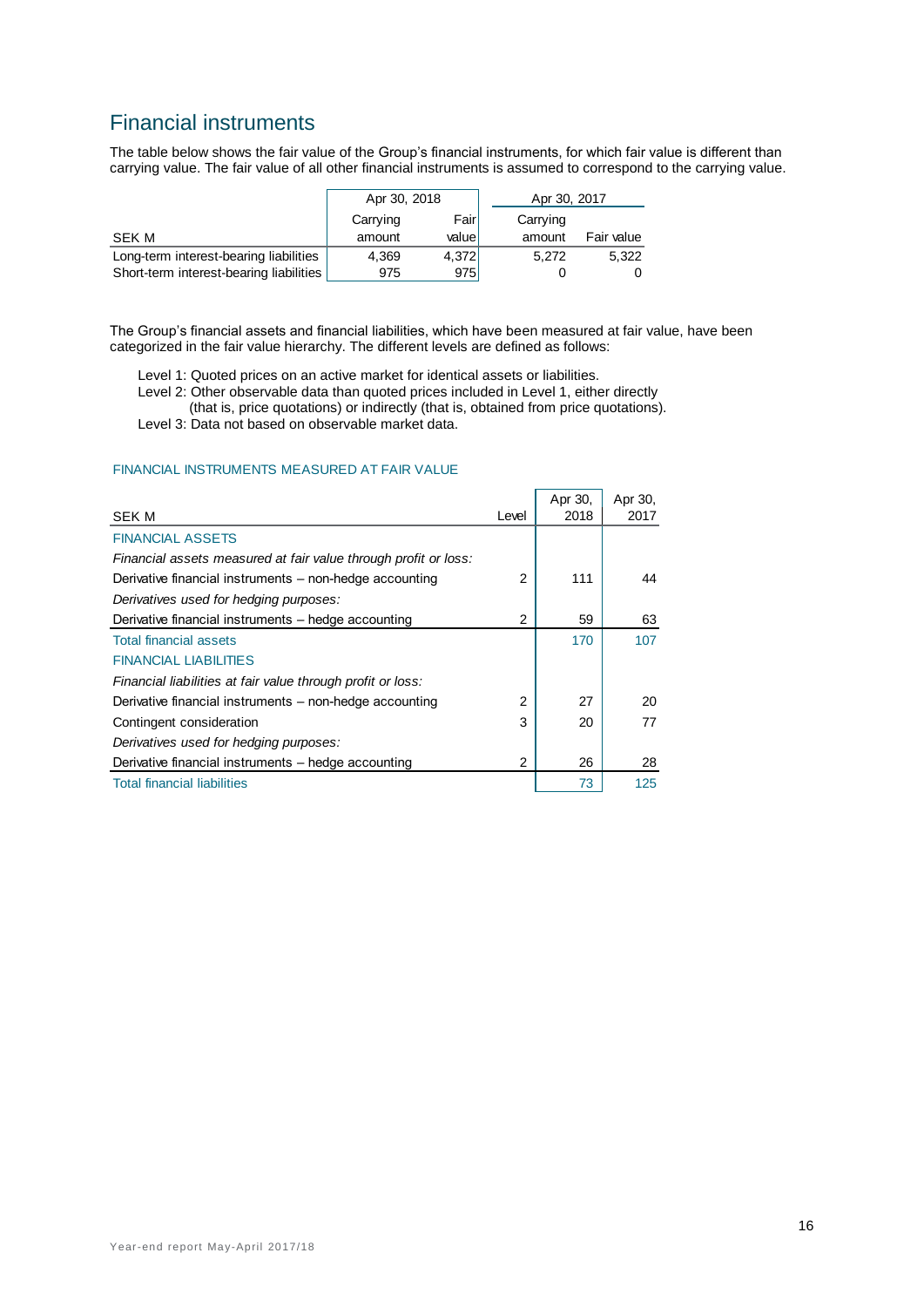#### **KEY FIGURES**

|                                   | May - Apr | May - Apr | May - Apr      | May - Apr      | May - Apr      | May - Apr |
|-----------------------------------|-----------|-----------|----------------|----------------|----------------|-----------|
|                                   | 2012/13   | 2013/14   | 2014/15        | 2015/16        | 2016/17        | 2017/18   |
|                                   |           |           |                |                |                |           |
| Gross order intake, SEK M         | n/a       | n/a       | 12,825         | 13,821         | 14,064         | 14,493    |
| Net sales, SEK M                  | 10,339    | 10,694    | 10,839         | 11,221         | 10,704         | 11,333    |
| Order backlog, SEK M              | 11,942    | 13,609    | 17,087         | 18,239         | 22,459         | 24,675    |
| Operating result, SEK M           | 2,012     | 1,727     | 937            | 423            | 598            | 1,538     |
| Operating margin before items     |           |           |                |                |                |           |
| affecting comparability, %        | 20        | 18        | 9              | 9              | 10             | 14        |
| Operating margin, %               | 19        | 16        | 9              | 4              | 6              | 14        |
| Profit margin, %                  | 17        | 14        | $\overline{7}$ | $\overline{2}$ | 3              | 12        |
| Shareholders' equity, SEK M       | 5,560     | 6,257     | 6,646          | 6,412          | 6,774          | 7,975     |
| Capital employed, SEK M           | 10,112    | 10,743    | 12,678         | 11,360         | 12,046         | 13,319    |
| Net debt, SEK M                   | 1,985     | 2,239     | 2,768          | 2,677          | 1,889          | 803       |
| Net debt/equity ratio, multiple   | 0.36      | 0.36      | 0.42           | 0.42           | 0.28           | 0.10      |
| Return on shareholders' equity, % | 27        | 21        | 9              | 2              | $\overline{2}$ | 16        |
| Return on capital employed, %     | 21        | 17        | 9              | 4              | 5              | 13        |
| Operational cash conversion, %    | 79        | 60        | 126            | 111            | 145            | 109       |
| Average number of employees       | 3,336     | 3,631     | 3,679          | 3,677          | 3,581          | 3,702     |
| <b>DATA PER SHARE</b>             |           |           |                |                |                |           |
|                                   | May - Apr | May - Apr | May - Apr      | May - Apr      | May - Apr      | May - Apr |
|                                   | 2012/13   | 2013/14   | 2014/15        | 2015/16        | 2016/17        | 2017/18   |
| Earnings per share                |           |           |                |                |                |           |

| Earnings per share             |         |         |         |         |         |         |
|--------------------------------|---------|---------|---------|---------|---------|---------|
| before dilution. SEK           | 3.52    | 3.01    | 1.45    | 0.36    | 0.33    | 2.88    |
| after dilution, SEK            | 3.52    | 3.00    | 1.45    | 0.36    | 0.33    | 2.88    |
| Cash flow per share            |         |         |         |         |         |         |
| before dilution. SEK           | 3.17    | 1.31    | 1.78    | 1.00    | 2.69    | 3.79    |
| after dilution, SEK            | 3.17    | 1.24    | 1.78    | 1.00    | 2.69    | 3.79    |
| Shareholders' equity per share |         |         |         |         |         |         |
| before dilution. SEK           | 14.55   | 16.39   | 17.41   | 16.79   | 17.73   | 20.87   |
| after dilution. SEK            | 14.55   | 20.32   | 17.41   | 16.79   | 17.73   | 20.87   |
| Average number of shares       |         |         |         |         |         |         |
| before dilution, 000s          | 380,672 | 381,277 | 381,287 | 381,288 | 381,306 | 382,027 |
| after dilution. 000s           | 380,672 | 400.686 | 381,287 | 381,288 | 381,306 | 382,027 |
| Number of shares at closing    |         |         |         |         |         |         |
| before dilution, 000s *        | 381,270 | 381,287 | 381,287 | 381,288 | 382,027 | 382,027 |
| after dilution, 000s           | 381,270 | 400.696 | 381,287 | 381,288 | 382,027 | 382,027 |

*In September 2012 a 4:1 share split was conducted. The data per share and number of shares has been restated pro forma. \* Number of registered shares at closing excluding treasury shares (1,541,368 per April 30, 2018).*

#### DATA PER QUARTER

|                                   | 2015/16 | 2016/17 |       |       |       | 2017/18 |       |       |       |
|-----------------------------------|---------|---------|-------|-------|-------|---------|-------|-------|-------|
|                                   |         |         |       |       |       |         |       |       |       |
| SEK M                             | Q4      | Q1      | Q2    | Q3    | Q4    | Q1      | Q2    | Q3    | Q4    |
| Gross order intake                | 5,238   | 2.662   | 3.383 | 3.653 | 4.366 | 2.738   | 3.267 | 3.833 | 4.656 |
| Net sales                         | 3,607   | 1.882   | 2.434 | 2,673 | 3.715 | 2.169   | 2.802 | 2.747 | 3,614 |
| EBITA before items affecting      |         |         |       |       |       |         |       |       |       |
| comparability and bad debt losses | 785     | 166     | 391   | 325   | 779   | 187     | 509   | 502   | 918   |
| Operating result                  | 155     | $-34$   | 140   | 144   | 347   | 38      | 365   | 366   | 769   |
| Cash flow from                    |         |         |       |       |       |         |       |       |       |
| operating activities              | 846     | $-139$  | 342   | 394   | 1.222 | 76      | 403   | 691   | .235  |

#### ORDER INTAKE GROWTH BASED ON CONSTANT EXCHANGE RATES \*

|                                   | 2015/16 |     | 2016/17 |     |       | 2017/18 |       |    |                |
|-----------------------------------|---------|-----|---------|-----|-------|---------|-------|----|----------------|
|                                   | O4      | Q1  | Q2      | Q3  | Q4    | Q1      | Q2    | Q3 | Q <sub>4</sub> |
| North and South America, %        | 15      | -16 | 4       | -6  | -19   | -6      | 14    | 15 | 10             |
| Europe, Middle East and Africa, % | 38      | 14  | $-17$   | 116 | -32   | -4      | -5    | -5 | 28             |
| Asia Pacific, %                   | -5      | 20  | 10      |     | -5    |         | $-11$ | 33 | -9             |
| Group, %                          | 16      |     | -2      | 34  | $-20$ |         |       | 9  | 10             |

*\* From Q1 2016/17 the numbers are based on gross order intake.*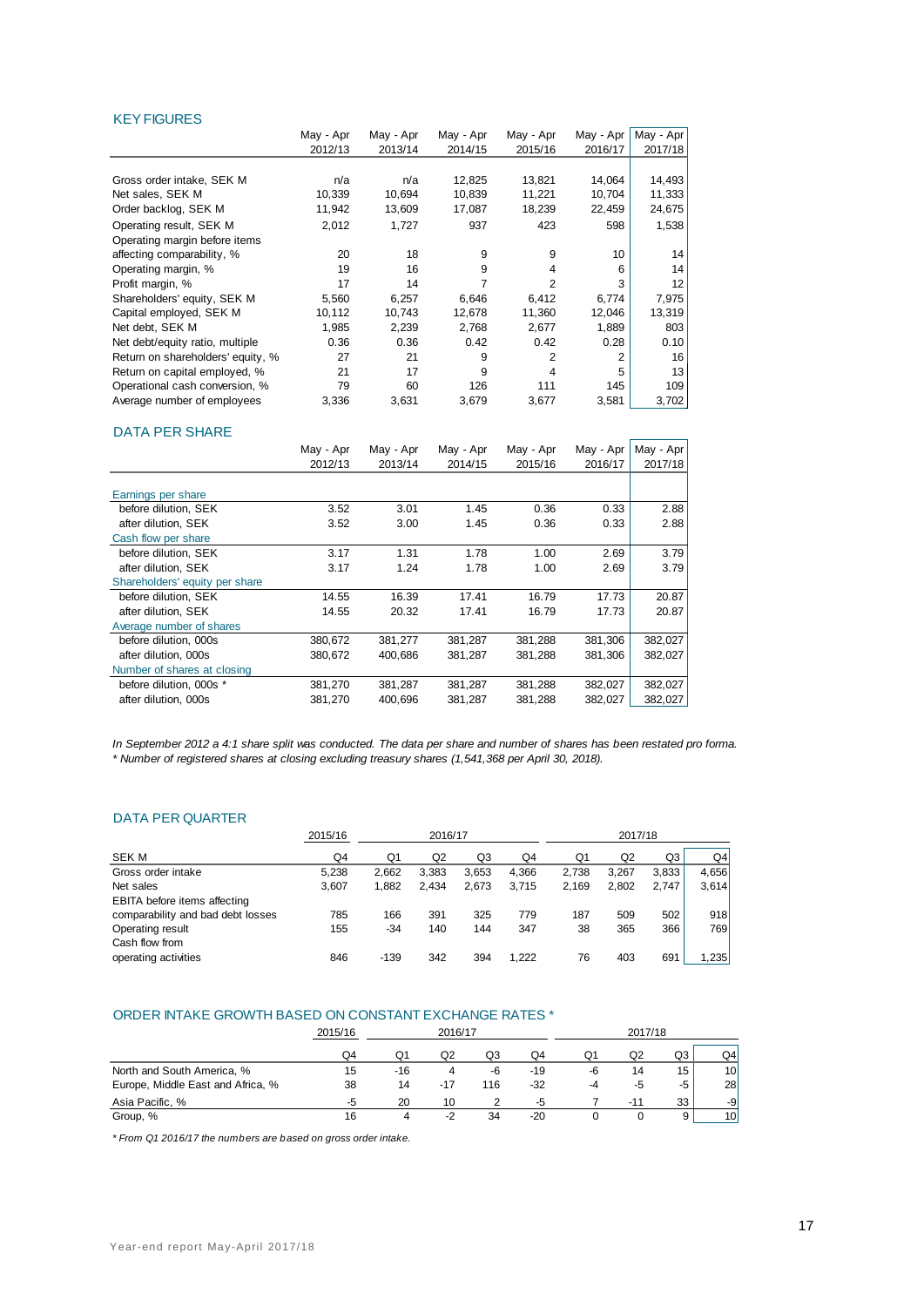# Segment reporting

Elekta applies geographical segmentation. Order intake, net sales and contribution margin for respective regions are reported to Elekta's CFO and CEO (chief operating decision makers). The regions' expenses are directly attributable to the respective region reported including cost of products sold. Global costs for R&D, marketing, management of product supply centers and Parent Company are not allocated per region. Currency exposure is concentrated to product supply centers. The majority of exchange differences in operations are reported in global costs.

| May - Apr 2017/18                                     |               | Europe.     |              |            |             |           |
|-------------------------------------------------------|---------------|-------------|--------------|------------|-------------|-----------|
|                                                       | North and     | Middle East |              | Other/     |             | $%$ of    |
| SEK M                                                 | South America | and Africa  | Asia Pacific | Group-wide | Group total | net sales |
| Net sales                                             | 3.878         | 4.280       | 3.175        |            | 11.333      |           |
| Regional expenses                                     | $-2,476$      | $-2.807$    | $-2,184$     |            | $-7.467$    | 66%       |
| Contribution margin                                   | 1.401         | 1.473       | 992          |            | 3,865       | 34%       |
| Contribution margin, %                                | 36%           | 34%         | 31%          |            |             |           |
| Global costs                                          |               |             |              | $-2,327$   | $-2.327$    | 21%       |
| Operating result before items affecting comparability | 1.401         | 1.473       | 992          | $-2.327$   | 1.538       | 14%       |
| Items affecting comparability                         |               |             |              | ٠.         | -           |           |
| <b>Operating result</b>                               | 1.401         | 1.473       | 992          | $-2.327$   | 1.538       | 14%       |
| Net financial items                                   |               |             |              | $-164$     | $-164$      |           |
| Profit before tax                                     | 1.401         | 1.473       | 992          | $-2.491$   | 1.374       |           |

| May - Apr 2016/17                                     |               | Europe,     |              |                          |             |           |
|-------------------------------------------------------|---------------|-------------|--------------|--------------------------|-------------|-----------|
|                                                       | North and     | Middle East |              | Other/                   |             | % of      |
| <b>SEK M</b>                                          | South America | and Africa  | Asia Pacific | Group-wide               | Group total | net sales |
| Net sales                                             | 4.147         | 3.444       | 3.114        | $\overline{\phantom{a}}$ | 10.704      |           |
| Regional expenses                                     | $-2,600$      | $-2,365$    | $-2,174$     | $\overline{\phantom{a}}$ | $-7.139$    | 67%       |
| Contribution margin                                   | 1.547         | 1.079       | 940          | ۰                        | 3.565       | 33%       |
| Contribution margin, %                                | 37%           | 31%         | 30%          |                          |             |           |
| Global costs                                          |               |             |              | $-2,450$                 | $-2.450$    | 23%       |
| Operating result before items affecting comparability | .547          | 1.079       | 940          | $-2,450$                 | 1.115       | 10%       |
| Items affecting comparability                         |               |             |              | $-518$                   | $-518$      |           |
| <b>Operating result</b>                               | 1.547         | 1.079       | 940          | $-2,968$                 | 598         | 6%        |
| Net financial items                                   |               |             |              | $-258$                   | $-258$      |           |
| Profit before tax                                     | .547          | 1.079       | 940          | $-3.226$                 | 340         |           |

Elekta's operations are characterized by significant quarterly variations in delivery volumes and product mix, which have a direct impact on net sales and profits. This is accentuated when the operation is split into segments, as is the impact of currency fluctuations between the years.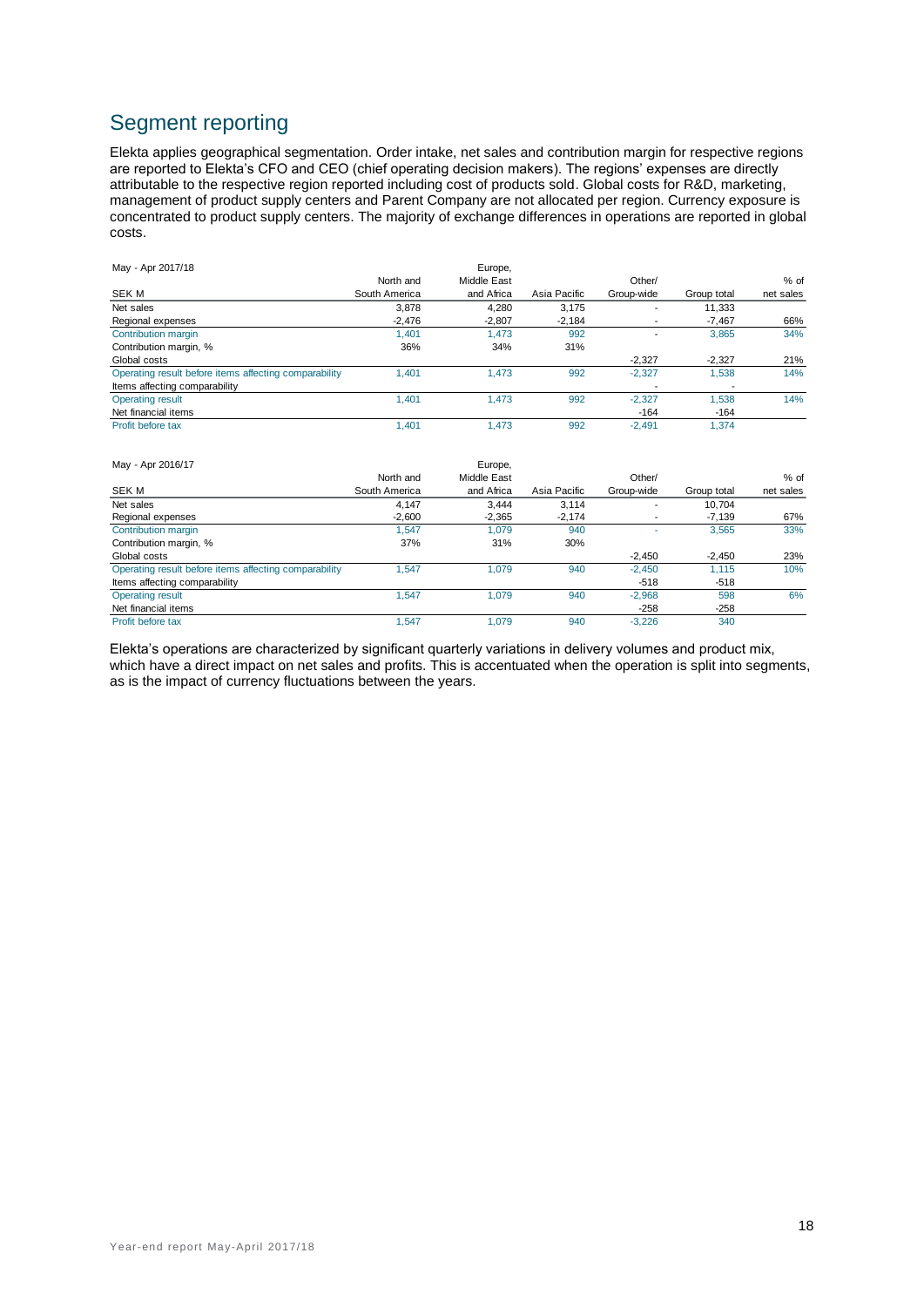## PARENT COMPANY

## INCOME STATEMENT AND STATEMENT OF COMPREHENSIVE INCOME

|                                   | May - Apr | May - Apr |
|-----------------------------------|-----------|-----------|
| SEK M                             | 2017/18   | 2016/17   |
| Operating expenses                | -86       | $-118$    |
| Financial net                     | 746       | 176       |
| Income after financial items      | 661       | 58        |
| Tax                               | $-63$     | 33        |
| Net income                        | 598       | 91        |
|                                   |           |           |
| Statement of comprehensive income |           |           |
| Net income                        | 598       | 91        |
| Other comprehensive income        |           |           |
| Total comprehensive income        | 598       | 91        |

## BALANCE SHEET

|                                            | Apr 30, | Apr 30, |
|--------------------------------------------|---------|---------|
| <b>SEK M</b>                               | 2018    | 2017    |
| Non-current assets                         |         |         |
| Intangible assets                          | 68      | 75      |
| Shares in subsidiaries                     | 2,239   | 2,222   |
| Receivables from subsidaries               | 2,411   | 2,679   |
| Other financial assets                     | 14      | 26      |
| Deferred tax assets                        | 0       | 63      |
| <b>Total non-current assets</b>            | 4,731   | 5,065   |
| <b>Current assets</b>                      |         |         |
| Receivables from subsidaries               | 3,468   | 3,870   |
| Other current receivables                  | 137     | 31      |
| Other short-term investments               | 83      |         |
| Cash and cash equivalents                  | 3,625   | 2,479   |
| <b>Total current assets</b>                | 7,312   | 6,380   |
| <b>Total assets</b>                        | 12,044  | 11,445  |
| Shareholders' equity                       | 2,823   | 2,606   |
| Non-current liabilities                    |         |         |
| Long-term interest-bearing liabilities     | 4,366   | 5,268   |
| Long-term liabilities to Group companies   | 39      | 39      |
| Long-term provisions                       |         | 36      |
| <b>Total non-current liabilities</b>       | 4,414   | 5,343   |
| <b>Current liabilities</b>                 |         |         |
| Short-term interest-bearing liabilities    | 959     |         |
| Short-term liabilities to Group companies  | 3,754   | 3,342   |
| Short-term provisions                      | 0       | 30      |
| Other current liabilities                  | 94      | 123     |
| <b>Total current liabilities</b>           | 4,807   | 3,495   |
| Total shareholders' equity and liabilities | 12,044  | 11,445  |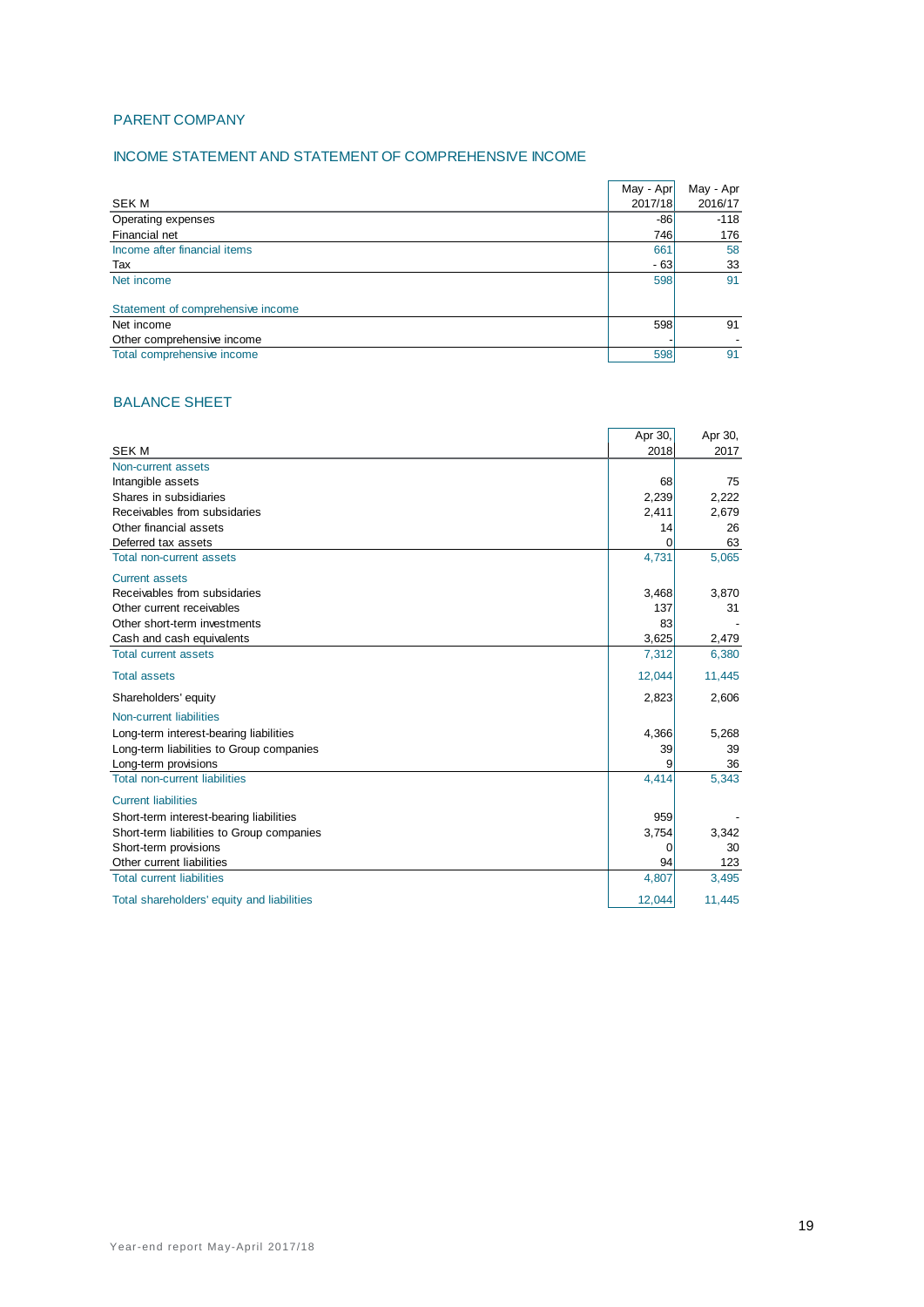# Alternative performance measures

Alternative Performance Measures (APMs) are measures and key figures that Elekta's management and other stakeholders use when managing and analyzing Elekta's business performance. These measures are not substitutes, but rather supplements to financial reporting measures prepared in accordance with IFRS. Key figures and other APMs used by Elekta are defined on [www.elekta.com/investors/financials/definitions.php.](http://www.elekta.com/investors/financials/definitions.php) Definitions and additional information on APMs can also be found on pages 111-114 in the Annual Report 2016/17.

## *Order and sales growth based on constant exchange rates*

Elekta's order intake and sales are, to a large extent, reported in subsidiaries with other functional currencies than SEK, which is the group reporting currency. In order to present order and sales growth on a more comparable basis and to show the impact of currency fluctuations, order and sales growth based on constant exchange rates are presented. The schedules below present growth based on constant exchange rates reconciled to the total growth reported in accordance with IFRS.

| Change gross order intake               | North and<br>South America |         | Europe, Middle<br>East, and Africa |         | Asia Pacific   |         |                | Group total |  |
|-----------------------------------------|----------------------------|---------|------------------------------------|---------|----------------|---------|----------------|-------------|--|
|                                         |                            | % SEK M |                                    | % SEK M |                | % SEK M |                | % SEK M     |  |
| Q4 2017/18 vs. Q4, 2016/17              |                            |         |                                    |         |                |         |                |             |  |
| Change based on constant exchange rates | 10                         | 158     | 28                                 | 394     | -9             | $-129$  | 10             | 423         |  |
| Currency effects                        | $-7$                       | $-111$  | 4                                  | 54      | -5             | $-76$   | -3             | $-133$      |  |
| Reported change                         | 3                          | 47      | 32                                 | 448     | $-14$          | $-205$  | $\overline{7}$ | 290         |  |
| Q4 2016/17 vs. Q4 2015/16               |                            |         |                                    |         |                |         |                |             |  |
| Change based on constant exchange rates | $-19$                      | $-340$  | $-32$                              | $-640$  | -5             | $-72$   | $-20$          | $-1,052$    |  |
| Currency effects                        | 3                          | 60      | 1                                  | 22      | 7              | 98      | 3              | 180         |  |
| Reported change                         | $-16$                      | $-280$  | $-31$                              | $-618$  | $\overline{2}$ | 26      | $-17$          | $-872$      |  |
|                                         |                            |         |                                    |         |                |         |                |             |  |
| May - Apr 2017/18 vs. May - Apr 2016/17 |                            |         |                                    |         |                |         |                |             |  |
| Change based on constant exchange rates | 9                          | 422     | 4                                  | 210     | 2              | 105     | 5              | 737         |  |
| Currency effects                        | -5                         | $-218$  | 2                                  | 101     | $-4$           | $-191$  | $-2$           | $-308$      |  |
| Reported change                         | 5                          | 204     | 6                                  | 311     | $-2$           | $-86$   | 3              | 429         |  |
| May - Apr 2016/17 vs. May - Apr 2015/16 |                            |         |                                    |         |                |         |                |             |  |
| Change based on constant exchange rates | $-11$                      | $-545$  | $\overline{4}$                     | 193     | 5              | 202     | $-1$           | $-150$      |  |
| Currency effects                        | 2                          | 107     | 1                                  | 61      | 6              | 225     | 3              | 393         |  |
| Reported change                         | $-9$                       | $-438$  | 5                                  | 254     | 11             | 427     | $\overline{2}$ | 243         |  |
|                                         | North and                  |         | Europe, Middle                     |         |                |         |                |             |  |

|                                         | 1901 81 1919 |               | Lui UUC, IVII UUIC |                  |       |              |             |         |
|-----------------------------------------|--------------|---------------|--------------------|------------------|-------|--------------|-------------|---------|
| Change net sales                        |              | South America |                    | East, and Africa |       | Asia Pacific | Group total |         |
|                                         |              | % SEK M       |                    | % SEK M          |       | % SEK M      |             | % SEK M |
| Q4 2017/18 vs. Q4, 2016/17              |              |               |                    |                  |       |              |             |         |
| Change based on constant exchange rates | -10          | $-140$        | 9                  | 120              | 0     | 0            | $\Omega$    | -20     |
| Currency effects                        | -6           | $-81$         | 4                  | 51               | -5    | $-52$        | -3          | $-82$   |
| Reported change                         | $-16$        | $-221$        | 14                 | 171              | $-5$  | $-52$        | $-3$        | $-101$  |
| Q4 2016/17 vs. Q4 2015/16               |              |               |                    |                  |       |              |             |         |
| Change based on constant exchange rates | 17           | 195           | 7                  | 83               | $-23$ | $-294$       | $\mathbf 0$ | -16     |
| Currency effects                        | 5            | 61            | -1                 | -7               | 5     | 70           | 3           | 124     |
| Reported change                         | 22           | 257           | 6                  | 76               | $-18$ | $-224$       | 3           | 108     |
| May - Apr 2017/18 vs. May - Apr 2016/17 |              |               |                    |                  |       |              |             |         |
| Change based on constant exchange rates | $-2$         | $-95$         | 22                 | 763              | 7     | 203          | 8           | 871     |
| Currency effects                        | $-4$         | $-174$        | 2                  | 73               | -5    | $-142$       | $-2$        | $-243$  |
| Reported change                         | $-6$         | $-269$        | 24                 | 836              | 2     | 61           | 6           | 629     |
| May - Apr 2016/17 vs. May - Apr 2015/16 |              |               |                    |                  |       |              |             |         |
| Change based on constant exchange rates | 1            | 40            | -5                 | $-183$           | -17   | $-606$       | $-7$        | $-749$  |
| Currency effects                        | 3            | 102           | -1                 | $-24$            | 4     | 155          | 2           | 233     |
| Reported change                         | 4            | 142           | $-6$               | $-207$           | $-13$ | $-451$       | -5          | $-516$  |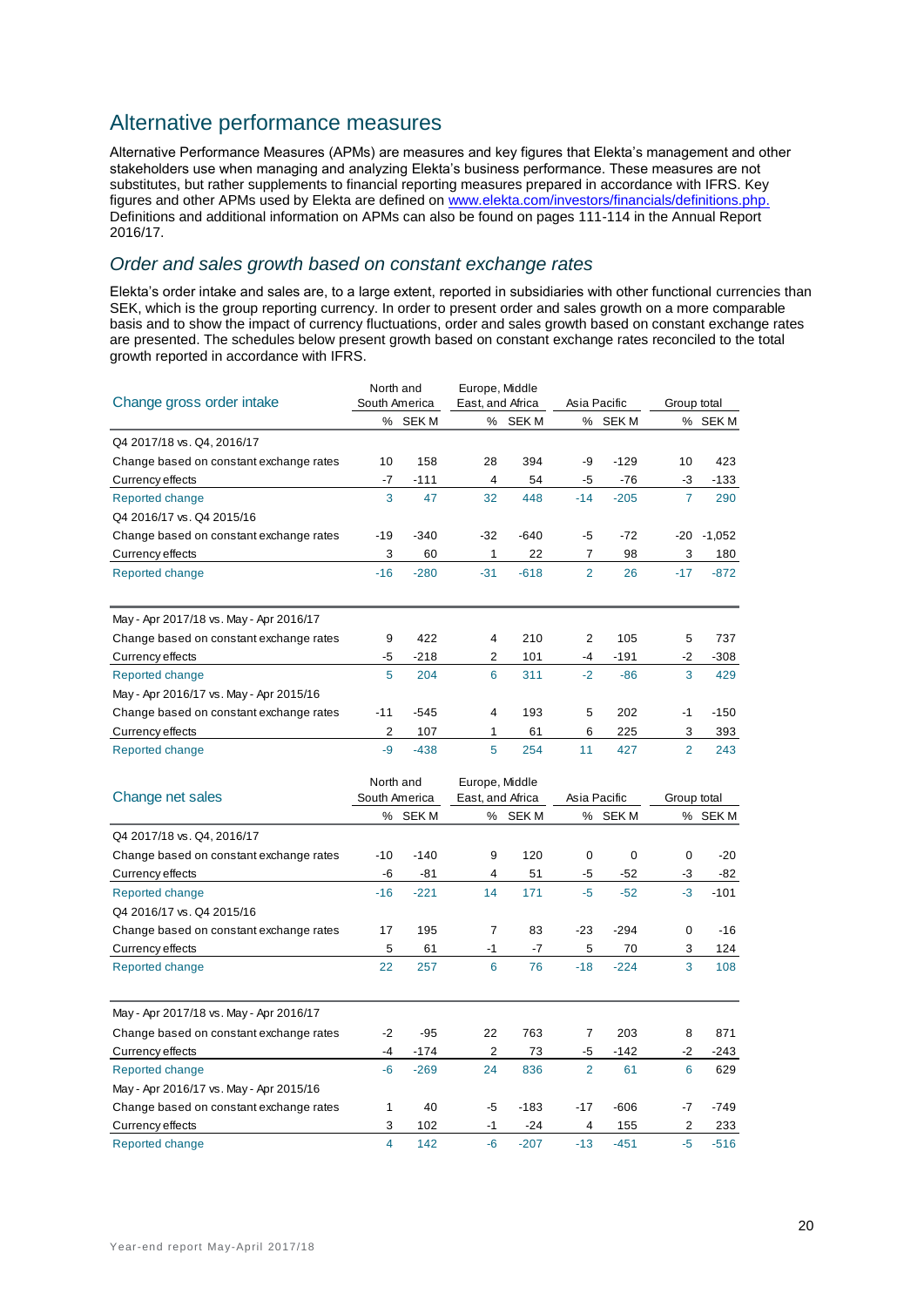## *EBITA before items affecting comparability and bad debt losses (Adjusted EBITA)*

EBITA adjusted for items affecting comparability and bad debt losses is used by management to evaluate the business and is considered to assist management and investors in comparing the performance across reporting periods on a consistent basis. Bad debt losses have been excluded as these relate to turbulence in the market that is not expected to occur on a regular basis. For a reconciliation of EBITA adjusted for items affecting comparability and bad debt losses, to operating result (EBIT) as presented in the IFRS income statement, see page 13.

## *EBITDA*

EBITDA is used for the calculation of operational cash conversion.

| <b>SEK M</b>                          |     | Q4 2016/17 Q1 2017/18 Q2 2017/18 Q3 2017/18 Q4 2017/18 |     |                 |     |
|---------------------------------------|-----|--------------------------------------------------------|-----|-----------------|-----|
| Operating result/EBIT                 | 347 | 38                                                     | 365 | 366             | 769 |
| Amortization:                         |     |                                                        |     |                 |     |
| Capitalized development costs         | 131 | 110                                                    | 96  | 98              | 103 |
| Assets relating business combinations | 31  | 29                                                     | 30  | 271             | 30  |
| Depreciation                          | 39  | 38                                                     | 36  | 37 <sub>1</sub> | 40  |
| <b>EBITDA</b>                         | 548 | 215                                                    | 527 | 528             | 942 |

## *Items affecting comparability*

Items affecting comparability are events or transactions with significant financial effects, which are relevant for understanding the financial performance when comparing income for the current period with previous periods, including restructuring programs, expenses relating to major legal disputes, impairments and gains and losses from acquisitions or disposals of subsidiaries*.* The classification of revenue or expenses as items affecting comparability is based on management's assessment of the characteristics and also the materiality of the item.

|                                    |                                            | Q4 2017/18               |   |                                                             | Q4 2016/17                                 |                          |                          |                                                             |  |
|------------------------------------|--------------------------------------------|--------------------------|---|-------------------------------------------------------------|--------------------------------------------|--------------------------|--------------------------|-------------------------------------------------------------|--|
| <b>SEKM</b>                        | Before items<br>affecting<br>comparability | Restructu-<br>ring costs |   | Including<br>items<br>affecting<br>Legal fees comparability | Before items<br>affecting<br>comparability | Restructu-<br>ring costs |                          | Including<br>items<br>affecting<br>Legal fees comparability |  |
| Net sales                          | 3.614                                      |                          |   | 3,614                                                       | 3.715                                      |                          |                          | 3,715                                                       |  |
| Cost of products and services sold | $-2.120$                                   |                          |   | $-2,120$                                                    | $-2,139$                                   | -1                       | $\overline{\phantom{a}}$ | $-2,140$                                                    |  |
| Gross profit                       | 1.494                                      | $\overline{\phantom{a}}$ | ۰ | 1.494                                                       | 1.576                                      | -1                       | ۰                        | 1,575                                                       |  |
| Selling expenses                   | $-326$                                     |                          |   | $-326$                                                      | $-296$                                     | $\Omega$                 | ٠                        | $-296$                                                      |  |
| Administrative expenses            | $-224$                                     | -                        |   | $-224$                                                      | $-248$                                     | $-147$                   | $-105$                   | $-500$                                                      |  |
| R&D expenses                       | $-234$                                     |                          |   | $-234$                                                      | $-285$                                     | $-1$                     | $\overline{\phantom{a}}$ | $-286$                                                      |  |
| Exchange rate differences          | 60                                         |                          |   | 60                                                          | $-147$                                     |                          | ٠                        | $-147$                                                      |  |
| <b>Operating result</b>            | 769                                        |                          |   | 769                                                         | 601                                        | $-149$                   | $-105$                   | 347                                                         |  |

|                                    |                                            | May - Apr 2017/18        |                          |                                                             |                                            | May - Apr 2016/17        |                          |                                                             |
|------------------------------------|--------------------------------------------|--------------------------|--------------------------|-------------------------------------------------------------|--------------------------------------------|--------------------------|--------------------------|-------------------------------------------------------------|
| <b>SEKM</b>                        | Before items<br>affecting<br>comparability | Restructu-<br>ring costs |                          | Includina<br>items<br>affecting<br>Legal fees comparability | Before items<br>affecting<br>comparability | Restructu-<br>ring costs |                          | Including<br>items<br>affecting<br>Legal fees comparability |
| Net sales                          | 11.333                                     |                          |                          | 11,333                                                      | 10.704                                     |                          |                          | 10.704                                                      |
| Cost of products and services sold | $-6,584$                                   |                          | $\overline{\phantom{a}}$ | $-6,584$                                                    | $-6,277$                                   | $-23$                    | $\overline{\phantom{a}}$ | $-6,300$                                                    |
| Gross profit                       | 4.748                                      |                          |                          | 4,748                                                       | 4,427                                      | $-23$                    | ٠                        | 4,404                                                       |
| Selling expenses                   | $-1,208$                                   |                          | ۰                        | $-1,208$                                                    | $-1,165$                                   | $-5$                     | ٠                        | $-1,170$                                                    |
| Administrative expenses            | $-948$                                     |                          |                          | $-948$                                                      | $-928$                                     | $-231$                   | $-235$                   | $-1,394$                                                    |
| R&D expenses                       | $-1,095$                                   |                          | ۰                        | $-1,095$                                                    | $-1,018$                                   | $-24$                    | ٠                        | $-1,042$                                                    |
| Exchange rate differences          | 42                                         |                          |                          | 42                                                          | $-201$                                     |                          |                          | $-201$                                                      |
| <b>Operating result</b>            | 1,538                                      |                          |                          | 1,538                                                       | 1.115                                      | $-283$                   | $-235$                   | 598                                                         |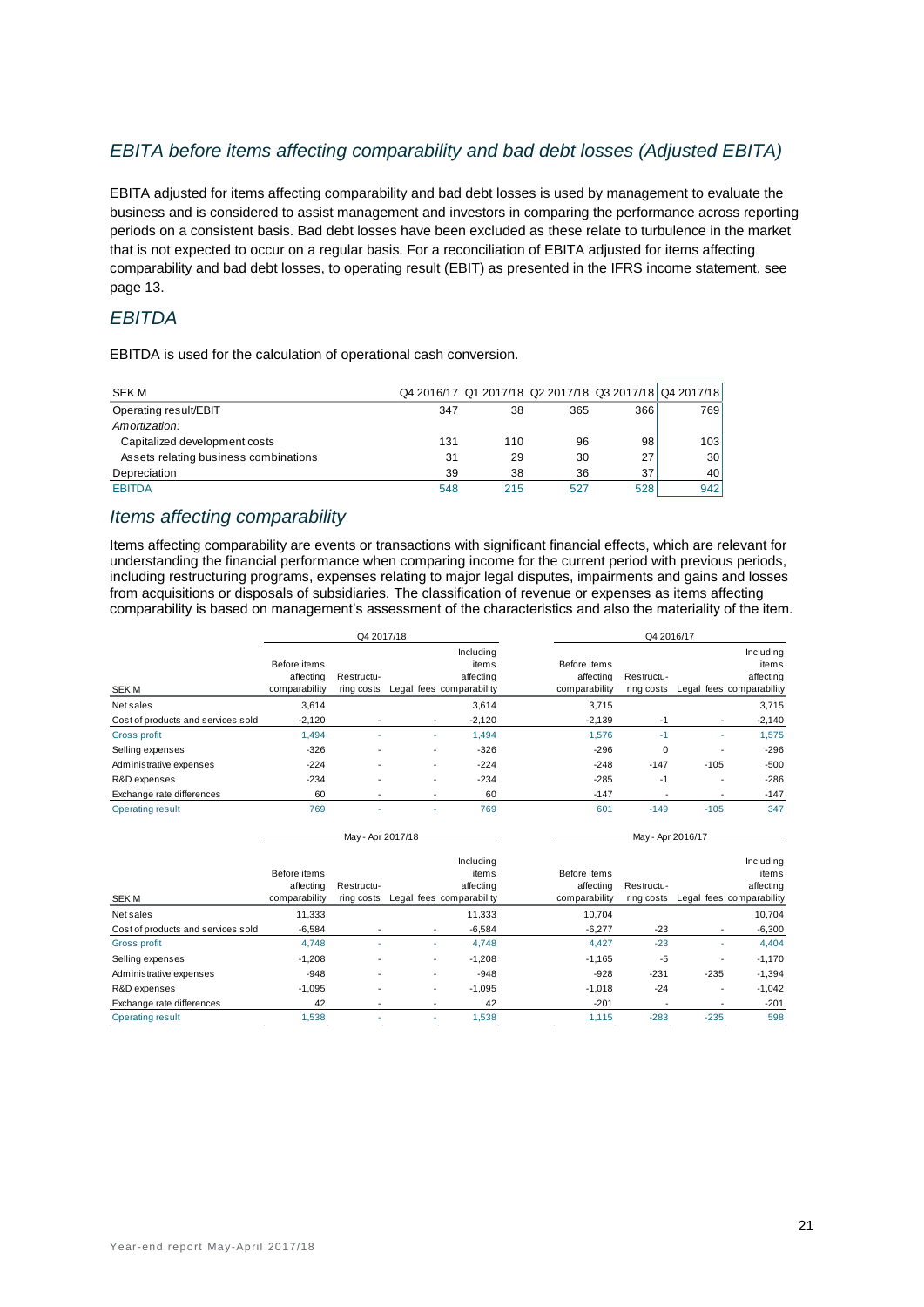## *Return on capital employed*

Return on capital employed is a measure of the profitability after taking into account the amount of total capital used unrelated to type of financing. A higher return on capital employed indicates a more efficient use of capital. Capital employed represents the value of the balance sheet net assets that is the key driver of cash flow and capital required to run the business. It is also used in the calculation of return on capital employed.

|                                               | Apr 30,  | Jul 31,  | Okt 31,  | Jan 31,  | Apr 30,  |
|-----------------------------------------------|----------|----------|----------|----------|----------|
| <b>SEKM</b>                                   | 2017     | 2017     | 2017     | 2018     | 2018     |
| Profit before tax (12 months rolling)         | 340      | 424      | 683      | 960      | 1,374    |
| Financial expenses (12 months rolling)        | 271      | 253      | 232      | 231      | 225      |
| Profit before tax plus financial expenses     | 611      | 677      | 915      | 1,191    | 1,599    |
| Total assets                                  | 20,950   | 19,659   | 20,152   | 20,617   | 22,457   |
| Deferred tax liabilities                      | $-778$   | -668     | -669     | $-593$   | $-693$   |
| Long-term provisions                          | $-142$   | $-159$   | $-165$   | $-159$   | $-158$   |
| Other long-term liabilities                   | -33      | $-15$    | -5       | $-57$    | $-63$    |
| Accounts payable                              | $-1,000$ | $-806$   | $-970$   | $-962$   | $-1,132$ |
| Advances from customers                       | $-2,531$ | $-2,537$ | $-2,440$ | $-2,643$ | $-2,575$ |
| Prepaid income                                | $-1,874$ | $-1,704$ | $-1,764$ | $-1,830$ | $-2,053$ |
| Accrued expenses                              | $-1,875$ | $-1,611$ | $-1,742$ | $-1,688$ | $-1,854$ |
| <b>Current tax liabilities</b>                | $-111$   | -96      | -89      | -93      | $-107$   |
| Short-term provisions                         | $-231$   | $-196$   | $-172$   | $-140$   | $-201$   |
| Derivative financial instruments              | $-48$    | $-74$    | $-21$    | $-49$    | $-46$    |
| Other current liabilities                     | $-281$   | $-212$   | $-230$   | $-300$   | $-257$   |
| Capital employed                              | 12,046   | 11,582   | 11,884   | 12,103   | 13,318   |
| Average capital employed (last five quarters) | 11,668   | 11,712   | 11,765   | 11,833   | 12,187   |
| Return on capital employed                    | 5%       | 6%       | 8%       | 10%      | 13%      |
|                                               |          |          |          |          |          |

## *Return on shareholders' equity*

Return on shareholders' equity measures the return generated on shareholders' capital invested in the company.

| SEK M                                                                                    |       |       | Q4 2016/17 Q1 2017/18 Q2 2017/18 Q3 2017/18 Q4 2017/18 |       |        |
|------------------------------------------------------------------------------------------|-------|-------|--------------------------------------------------------|-------|--------|
| Net income (12 months rolling)                                                           | 126   | 189   | 382                                                    | 648   | 1.0991 |
| Average shareholders' equity excluding non-controlling<br>interests (last five quarters) | 6.541 | 6.563 | 6.604                                                  | 6.696 | 7.007  |
| Return on shareholders' equity                                                           | 2%    | 3%    | 6%                                                     | 10%   | 16%    |

# *Operational cash conversion*

Cash flow is a focus area for management. The operational cash conversion shows the relation between cash flow from operating activities and EBITDA.

| SEK M                               |       |     |     |      | Q4 2016/17 Q1 2017/18 Q2 2017/18 Q3 2017/18 Q4 2017/18 |
|-------------------------------------|-------|-----|-----|------|--------------------------------------------------------|
| Cash flow from operating activities | 1.222 |     | 403 | 691  | 1.2351                                                 |
| EBITDA                              | 548   | 215 | 527 | 528  | 942                                                    |
| Operational cash conversion         | 223%  | 35% | 76% | 131% | 131%l                                                  |

## *Working capital*

In order to optimize cash generation, management focuses on working capital and reducing lead times between orders booked and cash received. A reconciliation of working capital to items in the balance sheet is presented on page 5.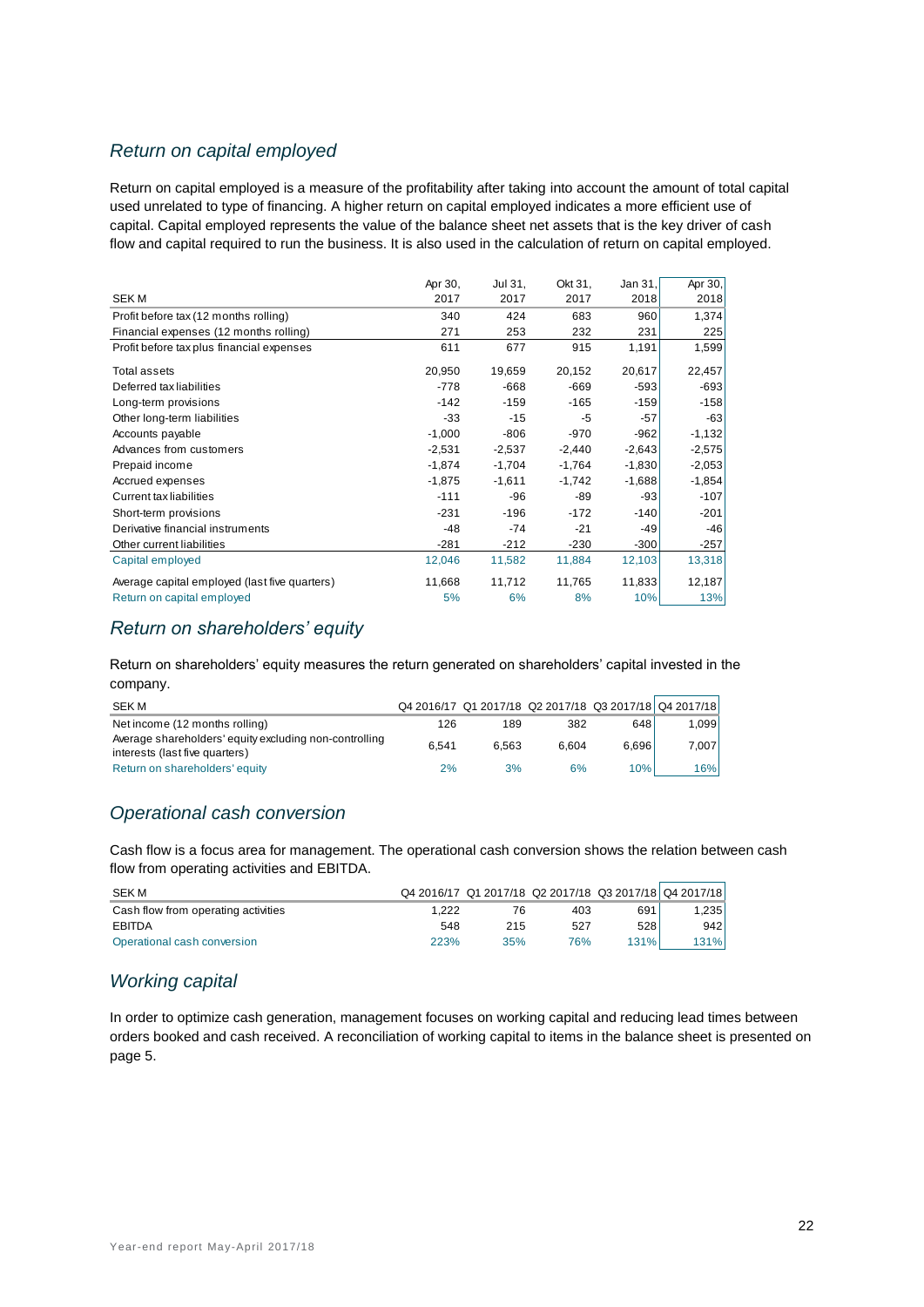# *Days sales outstanding (DSO)*

DSO is used by management to follow the development of overall payment terms to customers, which have significant impact on working capital and cash flow.

|                               | Apr 30,  | Jul 31,  | Okt 31,  | Jan 31   | Apr 30,         |
|-------------------------------|----------|----------|----------|----------|-----------------|
| <b>SEKM</b>                   | 2017     | 2017     | 2017     | 2018     | 2018            |
| Accounts receivable           | 3,726    | 3,032    | 3,120    | 3,505    | 3,402           |
| Accrued income                | 1.640    | 1,467    | 1,545    | 1,177    | 1,601           |
| Advances from customers       | $-2,531$ | $-2,537$ | $-2.440$ | $-2,643$ | $-2,575$        |
| Prepaid income                | $-1,874$ | $-1.704$ | $-1.764$ | $-1,830$ | $-2,053$        |
| Net receivable from customers | 961      | 258      | 461      | 209      | 375             |
| Net sales (12 months rolling) | 10.704   | 10.991   | 11,359   | 11.434   | 11,333          |
| Number of days                | 365      | 365      | 365      | 365      | 365             |
| Net sales per day             | 29       | 30       | 31       | 31       | 31              |
| Days sales outstanding (DSO)  | 33       | 9        | 15       |          | 12 <sub>1</sub> |

## *Net debt and net debt/equity ratio*

Net debt is important to understand the financial stability of the company. Net debt is used by management to track the debt evolvement and to analyze the leverage and refinancing need of the Group. Net debt/equity ratio is one of Elekta's financial targets.

|                                                      | Apr 30.  | Jul 31.  | Okt 31.  | Jan 31.  | Apr 30,  |
|------------------------------------------------------|----------|----------|----------|----------|----------|
| <b>SEK M</b>                                         | 2017     | 2017     | 2017     | 2018     | 2018     |
| Long-term interest-bearing liabilities               | 5.272    | 4.650    | 4.726    | 4.180    | 4,369    |
| Short-term interest-bearing liabilities              | 0        | 421      | 423      | 883      | 975      |
| Cash and cash equivalents and short-term investments | $-3,383$ | $-3,158$ | $-3.214$ | $-3,612$ | $-4,541$ |
| Net debt                                             | 1.889    | 1.912    | 1.936    | 1.450    | 803      |
| Shareholders' equity                                 | 6.774    | 6.511    | 6.734    | 7.040    | 7,975    |
| Net debt/equity ratio, multiple                      | 0.28     | 0.29     | 0.29     | 0.21     | 0.10     |